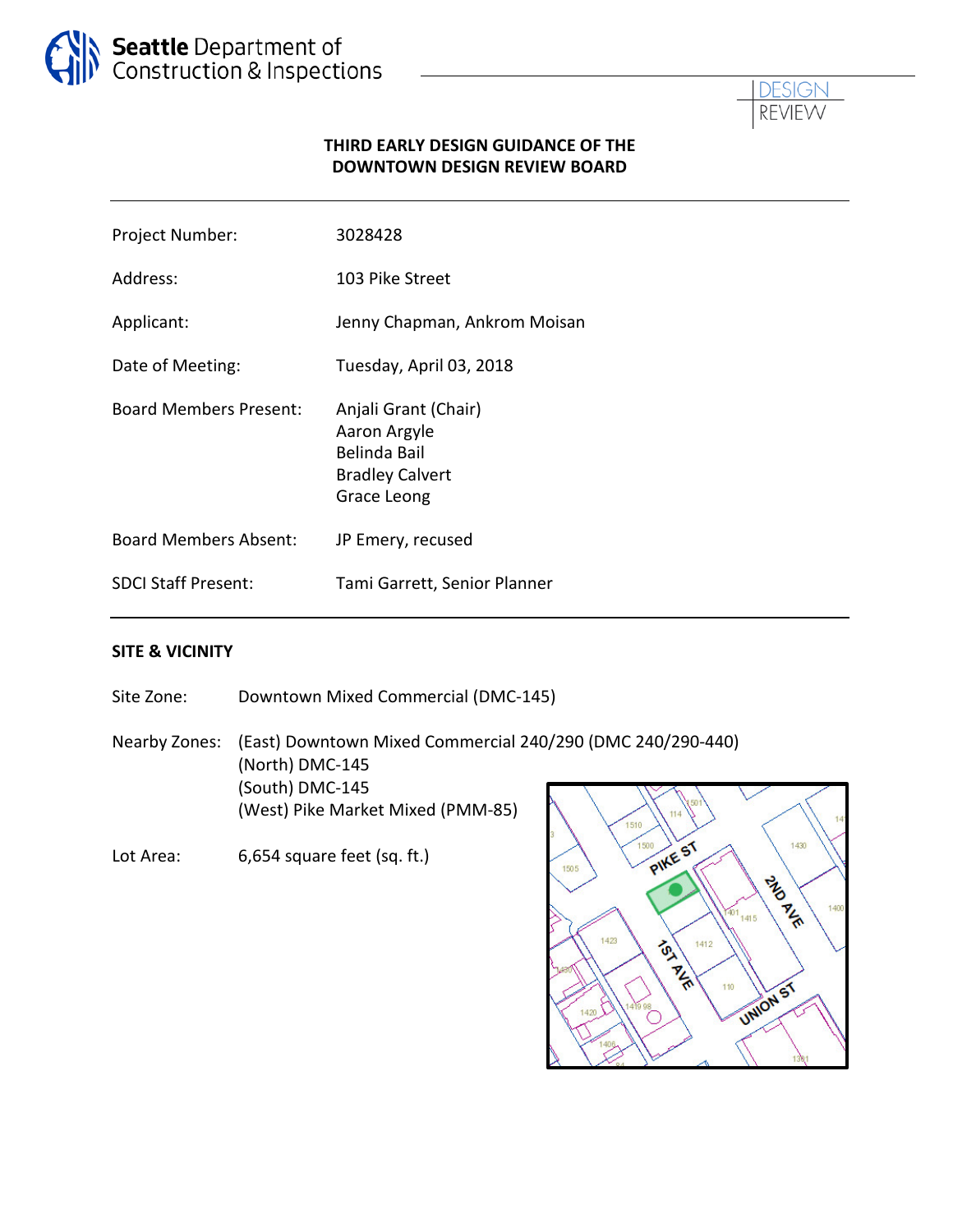#### **Current Development:**

The project site contains an existing three-story commercial building (Hahn Building).

### **Surrounding Development and Neighborhood Character:**

Surrounding development includes a mix of commercial and residential establishments to the south, north, east and west. The project site is across the street from the main entrance to the Pike Place Market. A contemporary residential/commercial development is across the alley, east of the project site (the Newmark). Some City Landmarks are located northeast (Eitel Building – 1501 2<sup>nd</sup> Avenue) and north (Colonnade Hotel/Gatewood Apartments – 107 Pike Street) of the subject property.

This corner property is located at the southeast intersection of Pike Street and  $1<sup>st</sup>$  Avenue; an iconic intersection connecting the Pike Place Market to Capitol Hill's Pike Corridor. The existing neighborhood context is mainly comprised of low-scaled 2 to 7-story residential/commercial development historical in character along both Pike Street and 1<sup>st</sup> Avenue. The site is in proximity to several City public amenities (Pike Place Market, Seattle Arts Museum, Benaroya Performance Hall) and is strongly pedestrian oriented.

#### **Access:**

Vehicular access to the subject property is possible from both Pike Street, 1<sup>st</sup> Avenue and an 18' wide alley.

#### **Environmentally Critical Areas:**

No Environmentally Critical Areas (ECAs) are mapped at the site.

#### **PROJECT DESCRIPTION**

The proposed project is for the design and construction of a 14-story mixed-use structure with twelve levels of hotel uses and one residential unit over two levels of commercial (6,300 sq. ft.) at the second level and at grade. The existing structure is proposed to be demolished.

The design packet includes information presented at the meeting, and is available online by entering the project number at this website:

[http://www.seattle.gov/DPD/aboutus/news/events/DesignReview/SearchPastReviews/default.a](http://www.seattle.gov/DPD/aboutus/news/events/DesignReview/SearchPastReviews/default.aspx) [spx](http://www.seattle.gov/DPD/aboutus/news/events/DesignReview/SearchPastReviews/default.aspx)

The packet is also available to view in the file, by contacting the Public Resource Center at SDCI:

**Mailing Public Resource Center**

- **Address:** 700 Fifth Ave., Suite 2000 P.O. Box 34019 Seattle, WA 98124-4019
- **Email:** [PRC@seattle.gov](mailto:PRC@seattle.gov)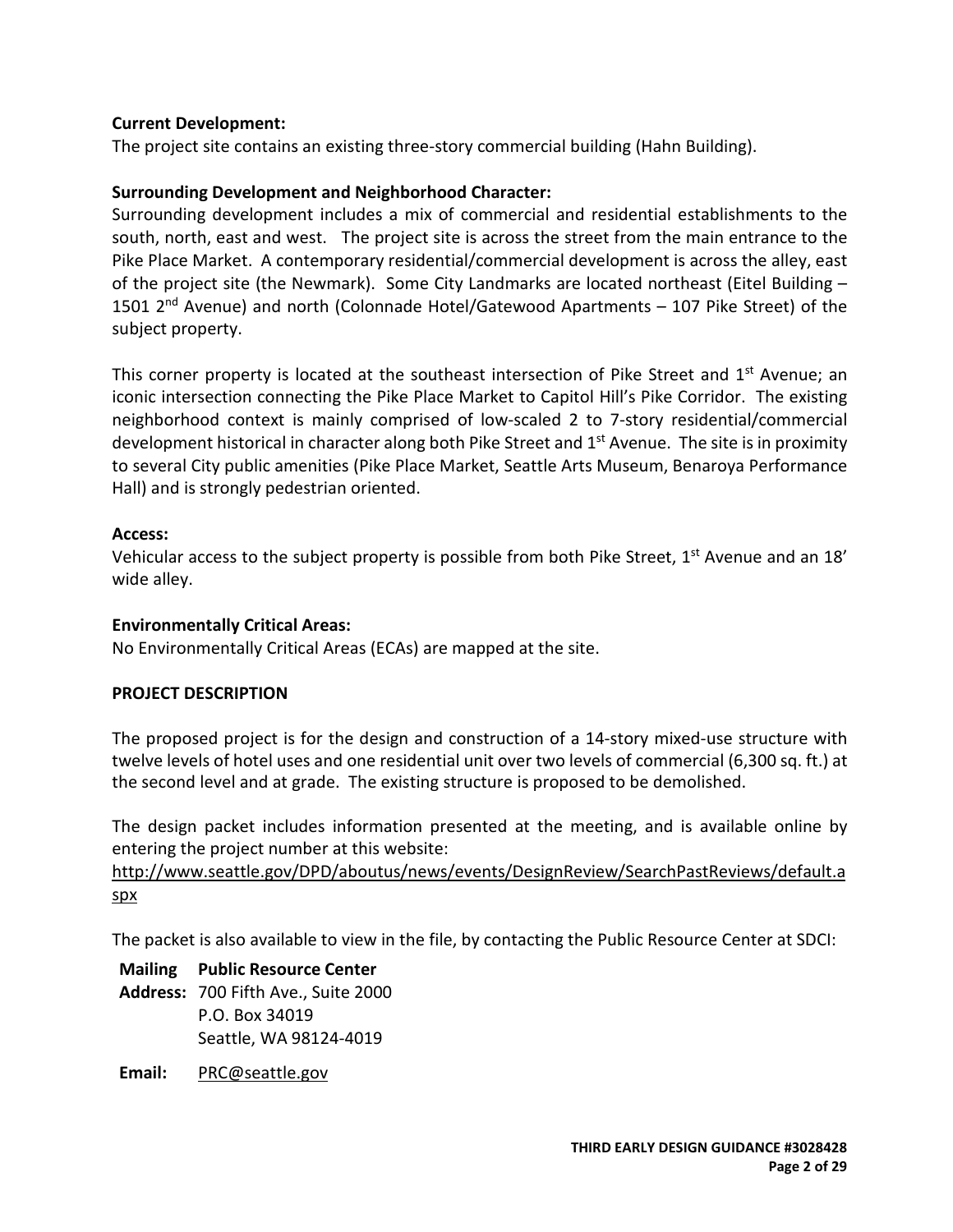### **FIRST EARLY DESIGN GUIDANCE October 3, 2017**

#### **PUBLIC COMMENT**

The following public comments were offered at this meeting:

- Concerned that the proposed building height will create a canyon effect along the Pike corridor. Supportive of a design proposal with much lower in height and scale similar to the surrounding context.
- Voiced concern about potential noise impacts associated with the proximity of the rooftop amenity space to the residential units in the Newmark Tower.
- Supportive of the preferred massing (the "Pivot") considering it the strongest and most dynamic of the three massing options presented.
- Supported the departure associated with massing Concept 3 (the "Pivot") because it considers a greater setback on 1<sup>st</sup> Avenue.
- Favored the proposed exterior finish materials (steel, large windows, brick) and encouraged that the design include traditional brick coloration (red).
- Concerned about traffic, parking and load/unload impacts to the surrounding streets related to the proposed hotel use.
- Concerned about construction-related impacts to surrounding existing development (alley).
- Encouraged the Board to support a design that better responds to design guidelines A1 (Responding to the Physical Environment), B1 (Respond to Neighborhood Context), B3 (Reinforce the Positive Urban Form/Architectural Attributes of Immediate Area). Felt that none of the presented design options were compatible with the surrounding historical neighborhood context.
- Felt that none of the presented design options related well to the existing historical context on the block. Not supportive of a hotel use at the subject site.
- Confirmed that, in general, the Board has purview over concerns associated with the height, bulk and scale of a building's form.
- Concerned that the rooftop amenity and the proximity of the alley façade (blank wall, fenestration pattern) may be impactful to the residents in the Newmark Tower (privacy, light, air, noise). Desired a design that includes additional upper-level setbacks from the alley and minimal exterior amenity space at the roof.
- Encouraged a design that is responsive to the neighborhood context (massing, materials) and considers additional setbacks on 1<sup>st</sup> Avenue and Pike Street.
- Felt that the existing structure should be preserved.
- Encouraged the Board to consider design input from organizations connected to the Pike Place Market (Pike Place Market Historic Commission, Historic Preservation Office, Friends of the Market and Historic Seattle). Explained that the urban renewal plan for the Pike Place Market (1/4/74) provides a framework for the Market and the surrounding area.
- Stated that the design's bulk and scale is grossly out of character for development at that iconic intersection (urban square) which is the heart of the City.
- Voiced support for massing Concept 1 (the "Traditional") because of the upper-level setback.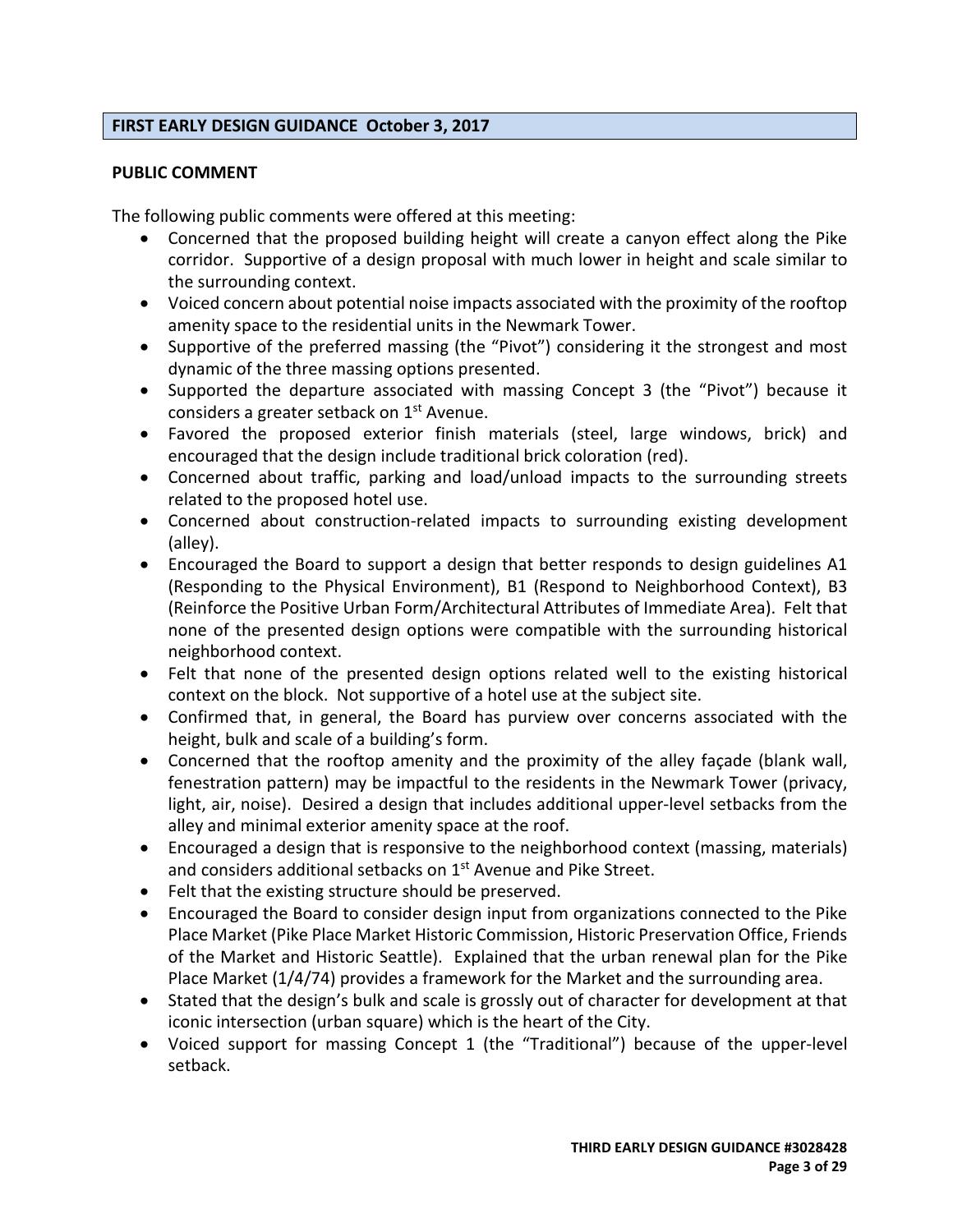• Encouraged the Board to not support the requested departure (15' upper-level setback). Felt that the setback is necessary in minimizing negative impacts (shadows) the surrounding community-especially the Market.

SDCI staff also summarized design related comments received in writing prior to and mostly reiterated during the meeting:

- Concerned about how this modern building design would affect the entry to the Pike Place Market. It will look out of place and diminish the historic character of the Market entrance.
- Concerned about the lack of information pertaining to the design treatment of the design's south-facing façade and discouraged a design that includes windows on this façade.
- Stated that the Hahn Building should remain as the anchor of the historic four corners at the entrance of the Market because it is integral to the integrity and balance of the urban community square and intersection.
- Stated that the design is not responsive to design guidelines A-1, B-1, B-2, B-3, C-1 and E-1.
- Asked that the Board request and consider input from the Pike Place Market Historical Commission, the Historic Preservation Office, and Historic Seattle regarding the impacts to the Market. Also felt that the Board should be informed about the Pike Pine Renaissance Plan to minimize possible conflicts between the project design and with that Plan.
- Commented that the preferred design lacks symmetry and scale; and does not honor the history, character and scale of the  $1<sup>st</sup>$  and Pike intersection.
- Stated that the design's height, bulk and scale should be dramatically decreased to create an appropriate transition to development in the immediate surrounding less-intensive PMM zone and to be respectful of the historic characteristics of the Market.
- Voiced concern that the design would significantly and adversely affect privacy and access to sunlight for residents at the Newmark building.
- Concerned that the proposed tall contemporary design would set a bad precedent for future development at surrounding underdeveloped properties to follow.
- Encouraged a design proposal that retains the existing brick structure and considers an upper-level addition to the building. Commented that future building signage should be complementary to the historic character of the vicinity.
- Concerned that the future design would dominate the intersection and cast shadows on the Market.
- Asked that the future design include retail storefronts that are consistent in appearance and size (small) to the existing retail storefronts on  $1<sup>st</sup>$  Avenue-simply designed, pedestrian-focused and compact to attract owners of micro-businesses.
- Commented that the proposed materials (steel and glass) is not appropriate and does not reflect the character of the Market and the surrounding historic context.

Additional comment provided to SDCI included the following:

• Stated that the applicant's information pertaining to vehicular movements to/from the proposed loading berth area via the existing alley was misleading and was not an accurate portrayal of how the loading dock would function. Requested that the applicant's materials be revised to demonstrate an accurate description of how deliveries could be accommodated in the loading dock area onsite while minimizing conflicts with the loading area for the retailer (Target) on the opposite side of the alley.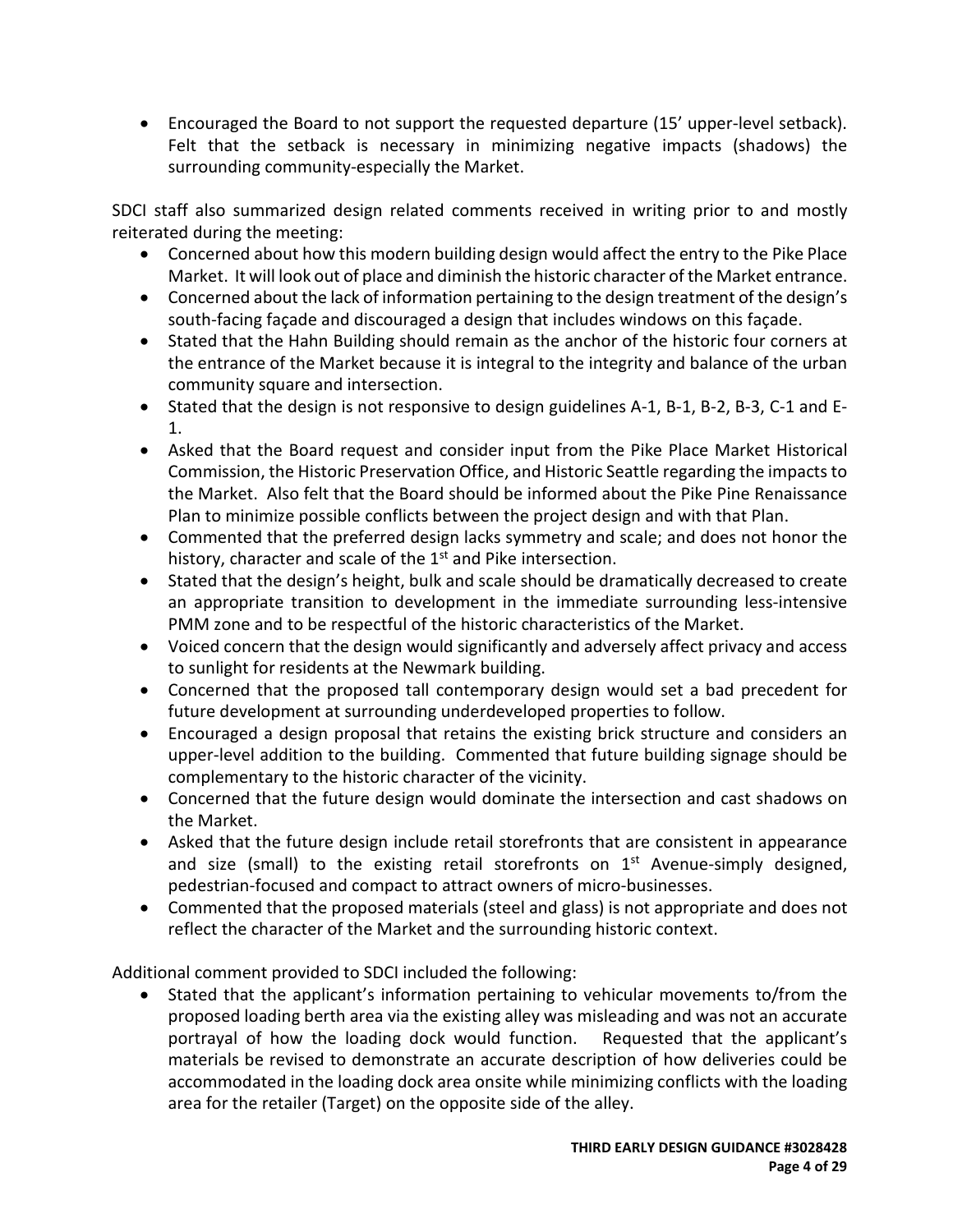- Voiced concern that a curb cut on Pike Street to accommodate motorist loading/unloading in association with the proposed hotel project would adversely affect the existing residents of the nearby properties (especially Newmark Tower residents) and pedestrians utilizing the Pike Street Corridor to seek access to the Market.
- Encouraged a design proposal that includes onsite parking.
- Encouraged the Board to support a design that demonstrates suitable response to Downtown design guidelines C-6 (Develop the Alley Façade) and E-3b (Minimize the Presence of Service Areas). Felt that it was critical that the Board consider/understand during the EDG phase how the loading area will function, how the loading area will be screened from public view, the waste storage location and access, the alley façade's appearance and planned/proposed street frontage improvements/construction staging within adjacent rights-of-way  $(1<sup>st</sup>$  Avenue and Pike Street).

One purpose of the design review process is for the Board and City to receive comments from the public that help to identify feedback and concerns about the site and design concept, identify applicable citywide and neighborhood design guidelines of highest priority to the site and explore conceptual design, siting alternatives and eventual architectural design. Concerns with off-street parking, traffic, noise and construction impacts are reviewed as part of the environmental review conducted by SDCI and are not part of this review. Concerns with building height calculations are addressed under the City's zoning code and are not part of this review. SDCI does not have purview over the proposed uses allowed by the Land Use Code.

Seattle Department of Transportation (SDOT) offered the following comment prior to the meeting:

- Stated that SDOT does not typically support the removal of street trees and pedestrian lighting to create a parking pull-in bay/parking setback to accommodate hotel loading and unloading on Pike Street, especially given the street's pedestrian classification.
- Commented that the Pike Pine Renaissance project is considering providing on-street loading adjacent to 103 Pike Street and anticipates to complete design in 2019-2020.
- Commented that there are plans to install a street car line in the center of  $1<sup>st</sup>$  Avenue with a stop at Pike Street.

All public comments submitted in writing for this project can be viewed using the following link and entering the project number:<http://web6.seattle.gov/dpd/edms/>

## **PRIORITIES & BOARD RECOMMENDATIONS**

After visiting the site, considering the analysis of the site and context provided by the proponents, and hearing public comment, the Design Review Board members provided the following siting and design guidance.

## **1. Design Concept, Architectural Context, Podium and Tower:**

a. The Board discussed each design scheme (Concepts 1, 2 and 3), considered public input and offered feedback. In reviewing the three schemes, the Board's comments focused on the proposal's podium and tower. The Board concluded that more information was necessary to provide effective direction. Thus, the Board directed the applicant to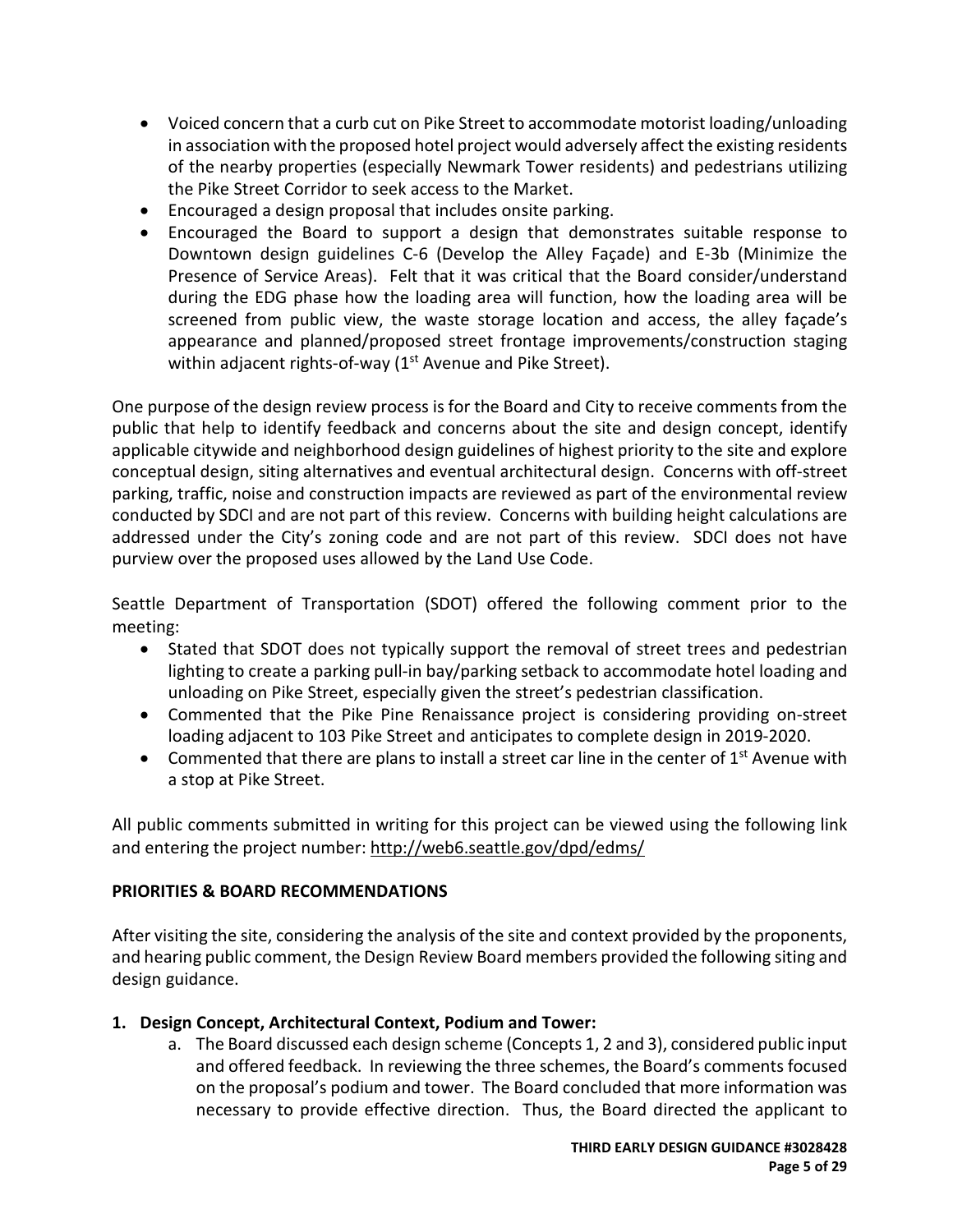return for a Second Early Design Guidance (EDG) meeting with the following feedback/guidance:

- i. The Board agreed with the applicant and the public that the subject property is a recognized site that serves as the gateway to the main entrance of an iconic property-the Pike Place Market. The Board explained that understanding the context along  $1<sup>st</sup>$  Avenue and Pike Street is critical to ensuring that the future massing will positively respond to the physical environment. The Board was disappointed with the initial amount of context information provided and requested that a more comprehensive neighborhood context analysis be provided in the design packet and presented at the next EDG meeting that includes robust studies of the following topics:
	- Street patterns;
	- Existing building entries;
	- The four corners of the  $1<sup>st</sup>$  Ave and Pike Street intersection; and
	- Identification of existing and potential City Landmarks. (A1, B1, B3)
- ii. The Board's comments pertaining to the structure's podium were as follows:
	- The Board voiced support for the two-story podium/base of Concept 3 because the podium related strongly to the historical scale and context, and preserved the feel of the existing intersection. Board comments pertaining to the bay rhythm and modulation for this base were also positive.
	- Overall, the Board supported the location of the ground-level entriesfor each design concept and stated a strong preference for the chamfered corner entrance as shown for Concept 1. The Board explained that the design of the corner entry should reinforce the streetscape characteristics (four-way plaza intersection) and the historical architectural attributes in the vicinity (corner entry study).
	- The Board requested that the ground-level retail space fenestration extend into the alley to provide some transparency and security at the alley entrance. (A1, B1, B2, B3, C4)
- iii. The Board's comments pertaining to the tower were as follows:
	- The Board emphasized that the tower massing should set back from the podium on both streets (1<sup>st</sup> Avenue and Pike Street) and be designed to fade away to respect the existing Market context and preserve existing view corridors. Thus, the Board did not support the requested upperlevel setback departure as shown, nor did the Board support the cantilevered tower on  $1<sup>st</sup>$  Avenue for Concept 3. The Board offered the design team the option of continuing to explore a refined version of the Concept 3 design (the "Pivot") or study/present a new tower massing to the Board at the next EDG meeting. (A1, A2, B1, B2)
- b. The Board appreciated the preliminary information regarding exterior materiality and was positively receptive to the applicant's intent to incorporate brick at the base. The Board acknowledged public comment related to brick color and advised the applicant to consider a brick color palette that is complementary to the surrounding context. The Board expects to review a color and materials board at the Recommendation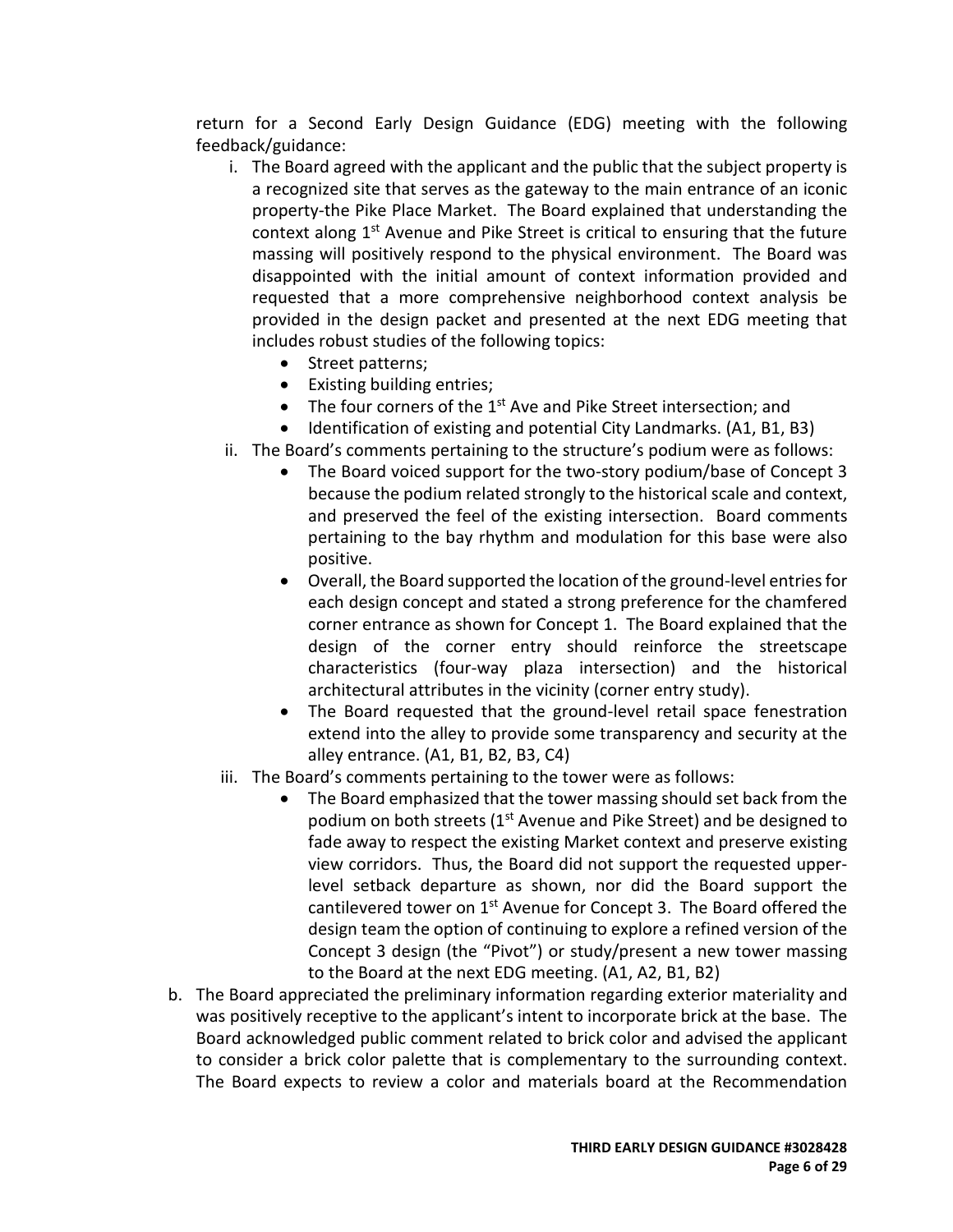meeting that appropriately addresses this concern as well as the building composition. (B3)

## **2. Community Outreach**:

a. The Board concurred with public sentiments that design input from pertinent agencies and non-profit organizations that are affiliated with the Pike Place Market (i.e. Friends of Pike Place Market, Pike Place Market Historical Commission, etc.) is important and should be available for consideration by the Board. The Board directed the design team to contact those agencies and provide feedback for the Board's consideration at the next EDG meeting. (A1, B1)

#### **3. Roof Amenity**:

a. The Board stated that the roof-level amenity area, inclusive of elevator overruns and rooftop equipment, should be a coherent composition and designed/considered as the 5th façade due to it's visible to development in vicinity of the project site. The Board reviewed the preliminary roof terrace design illustrated in the design packet (pg. 65) and supported the direction in which the conceptual design is headed. The Board requested to review design details (landscaping, hardscape, screening, etc.) at the Recommendation meeting that further clarify the roof terrace's appearance and programing. (A2, B4, D1)

#### **4. East and South Facades**:

- a. The Board agreed with public comment and recognized that due to the design's wall facades being within close proximity to the site's property lines, large expanses of blank walls (east, south) will be unavoidable and highly visible to motorists, pedestrians and neighboring properties (the Newmark, Market, etc.). The Board stated that all visible blank walls should be designed to provide interest and address privacy concerns when applicable (east façade). Thus, the Board expects to review details pertaining to any design treatments (texture, pattern, glazing, colors, etc.) proposed to address this concern at the Recommendation meeting. (C2, C3, C6)
- b. The Board acknowledged public comment and agreed that the future massing should be respectful to the surrounding properties, especially the residential property east of the project site (the Newmark). The Board expects the applicant to explain and demonstrate how the new building will respond to those adjacency pressures (i.e. privacy, light, outdoor activities, etc.) by providing the following information at the Recommendation meeting:
	- Building sections through the Newmark building and proposed building illustrating the relationship of floor plates and openings;
	- A site plan with the aforementioned buildings adjacent to each other; and
	- A window study. (A1, B1, B2)

#### **SECOND EARLY DESIGN GUIDANCE February 6, 2018**

#### **PUBLIC COMMENT**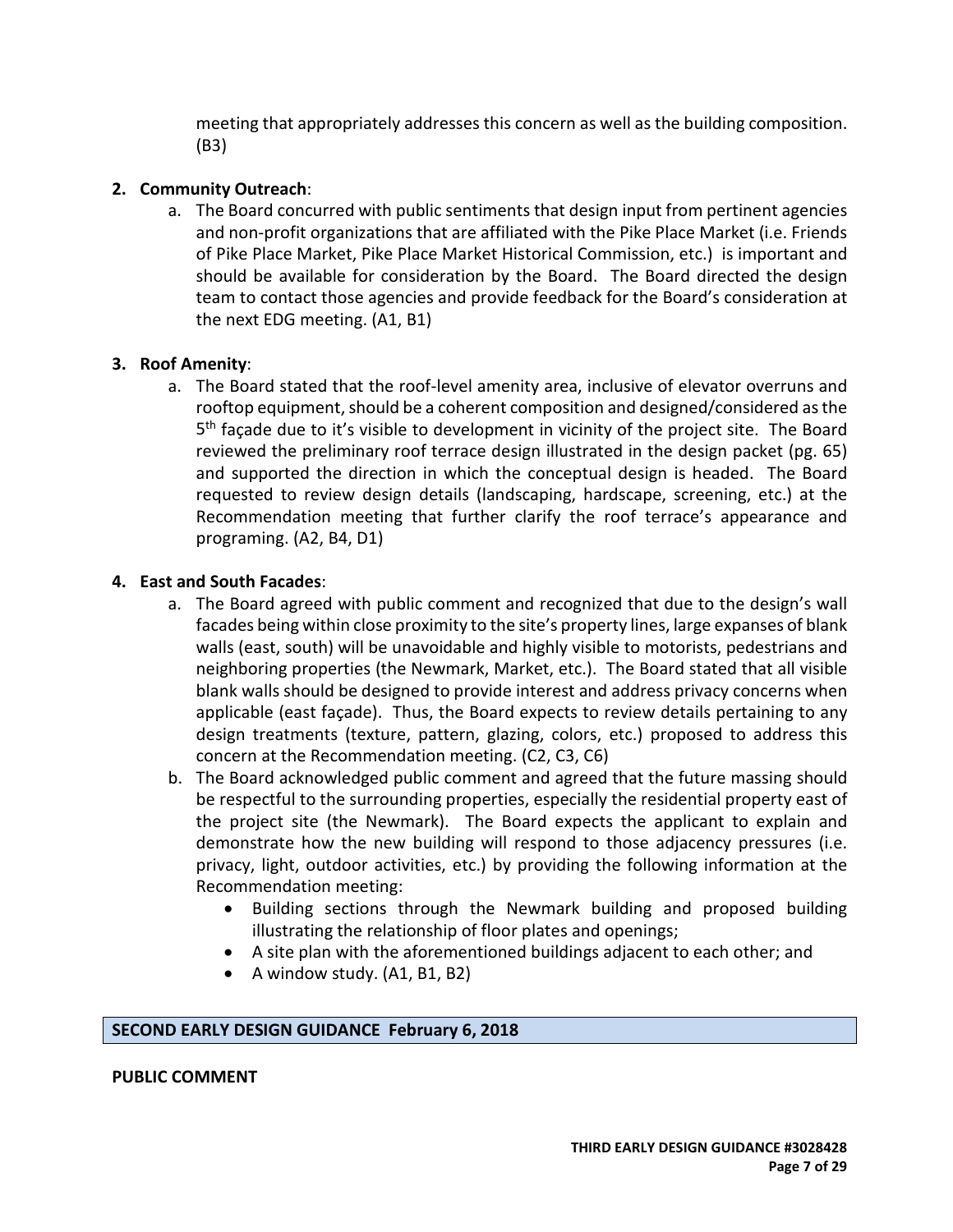The following public comments were offered at this meeting (with SDCI Planner response in *italics*):

- Representatives from the 'Save the Market Entrance' group:
	- o Submitted and explained their petition which opposes the proposal and advocates saving the Hahn Building as the entrance to the Market.
	- o Voiced concern that the alley would be unable to accommodate safely the proposed loading berth. Urged the Board to address concerns related to the loading berth design and screening during the EDG phase of review. Submitted handouts to demonstrate inadequacies of applicant's conceptual loading area shown in the design packets.
	- o Noted that prior public comments pertaining to loading berth design/alley had been omitted from the First EDG report.
	- o Submitted and explained document which identified concerns with the applicant's solar study in the design packet. Requested additional shadow studies to show the impact to the market entry, especially in the early morning hours.
	- o Offered support to applicant to seek landmark designation for the existing building.
	- o Concerned that the Board's request that the tower would visually "fade away" had not been accomplished by the revised design.
	- o Emphasized that view corridors down Pike were important and that additional views west along Pike should be preserved and depicted in revised renderings.

*[Note: The SDCI Planner has added the submitted handouts to the project's electronic file labeled "EDG2 2/6/18". Prior written comments pertaining to loading berth design/alley have been to this report beneath the Public Comment section for the First EDG meeting (see pgs. 4 and 5).]*

- Expressed their views that the Design Guidelines give the Board the discretion to reduce the height of the proposed tower to address transition of scale between the lower-scaled Market buildings and the project site to the immediate east. Asked the Board to impose significant restrictions on the scale, bulk and height of any new development to lessen impacts to the historic four corners.
- A representative of the Association of King County Historical Organizations (AKCHO):
	- o Stated that the Hanh Building is an essential part of the historical character of the 1<sup>st</sup> and Pike intersection leading to the Market.
	- o Expressed that AKCHO is in agreement with Historic Seattle that the Hahn building should have been given historic Landmark status. Encouraged the owner to renovate the existing building, rather than demolish it and replace it with a tower.
	- o Stated that the proposed building height is out of scale with the other three corners of the intersection.
- Felt that the project lacks a clear design concept and the podium base needs further refinement. Concerned that the proposed setbacks are insufficient for this specific site.
- Concerned that traffic congestion issues associated with the vehicle drop-off on Pike that SDOT is considering will negatively impact the pedestrian realm.
- Very concerned that removal of the existing building (hostel) will greatly impact those persons who rely upon affordable lodging near the Market.
- Opposed the fact that no parking is proposed to be provided by the project, and that the project will result in the loss of the existing Cherry trees on Pike St.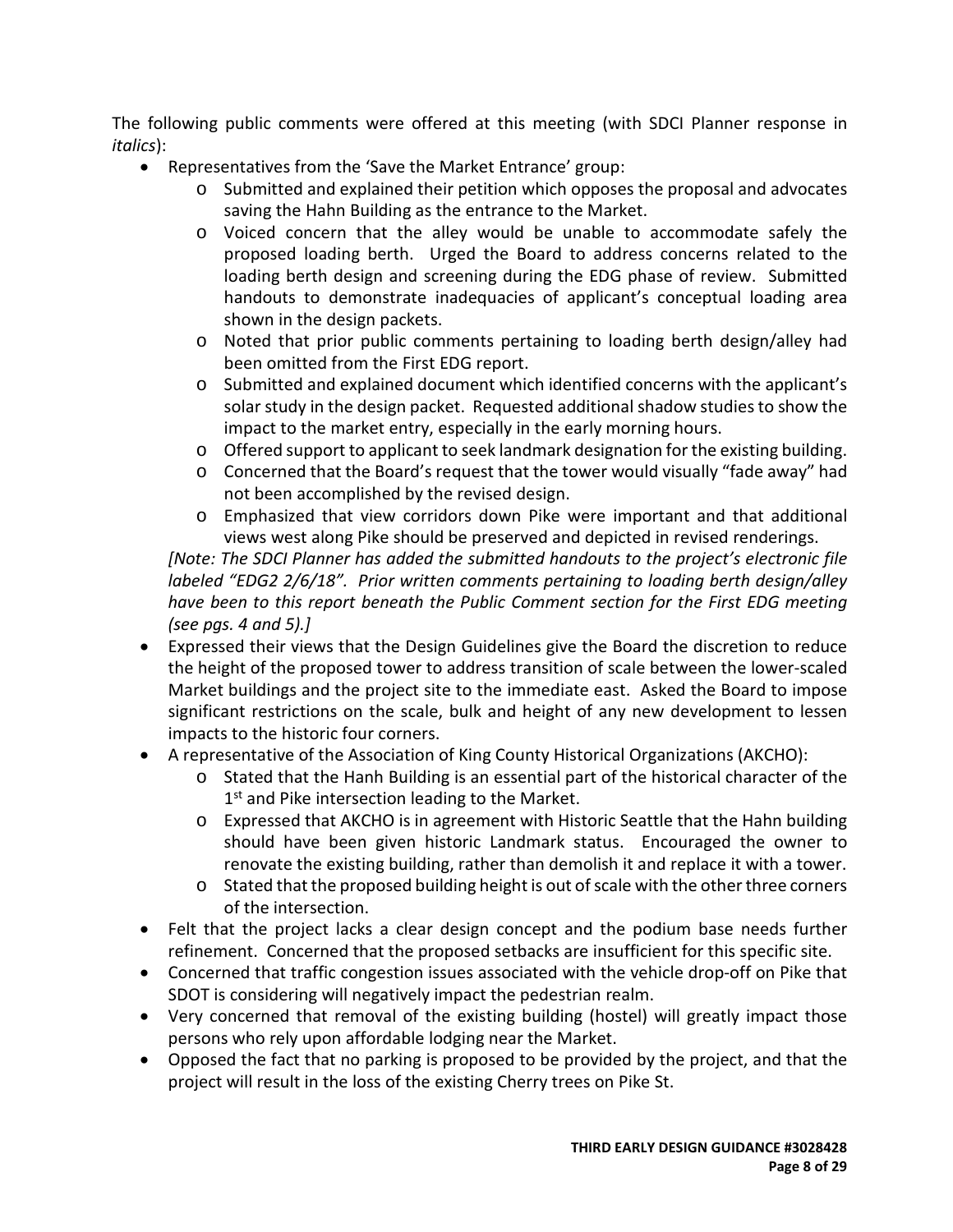- Supported the proposal because the neighborhood is currently unsafe. Expressed the view that the new retail and hotel will add much needed eyes on the street.
- Asked for more detail about the proposed east and south facades.
- Asked about whether air rights over the lots in the block to the north of the site have been purchased, which, if they have, could preclude development of a tower on that site.
- Asked the Board to balance the economic impacts of new development with community support in preserving the Market's importance.
- Confirmed that, in general, the Board has purview over concerns associated with the height, bulk and scale of a building's form.
- Asked for additional study about the loss of sunshine in the Market due to shadows from the development of the proposed tower.

SDCI staff and Board Chair also summarized design related comments received in writing prior to and generally reiterated during this meeting and the first EDG meeting:

- Stated that the Hahn Building is a vital part of the Pike Place Market and its preservation is integral to the historic integrity of Seattle. Asked the Board to reject the proposed development because it would have an adverse impact on the Market.
- Stated that the design is not responsive to design guidelines B-1, B-2 and C-1 and asked the Board to not support the setback departure.
- Commented that the proposed development would impact many aspects of the historic feel of the neighborhood; it would destroy sunlight on the street level; and cause negative environmental impacts (parking, traffic, noise, etc.) to the neighborhood.
- Stated that the requested setback departure is unjustifiable and requested that windows on the proposal's south façade should be discouraged.
- Concerned that the utilization of Pike Street for pick-up/deliver of hotel guests would create additional congestion on this street.
- Concerned that the proposed project would disrupt the alley, traffic and negatively impact the neighborhood. Encouraged the Board to address service access concerns (loading berth) during the EDG phase of review.
- Encouraged a design that is not taller than a five-story building.
- Asked the City to consider the historical significance of the Hahn Building to the surrounding neighborhood and encouraged remodeling the existing structure.
- Voiced support for the project with the condition that it respects the Market and residents of adjacent buildings/businesses. Preservation of private views should not be a reason to deny the project.
- Afraid that the project would ruin water views for residents of the Newmark tower facing west and cause significant traffic problems in the neighborhood.
- Stated that the Hahn Building should remain as the anchor of the historic four corners at the entrance of the Market because it is integral to the integrity and balance of the urban community square and intersection.
- Observed that the entrance to the Market is comprised of buildings similar in scale, symmetry, age and materials (brick, stone and masonry). Concerned that the project's materials (steel and glass) are not characteristic of the surrounding context.
- Stated that the new development would block light, air and privacy from the residents in the Newmark Tower.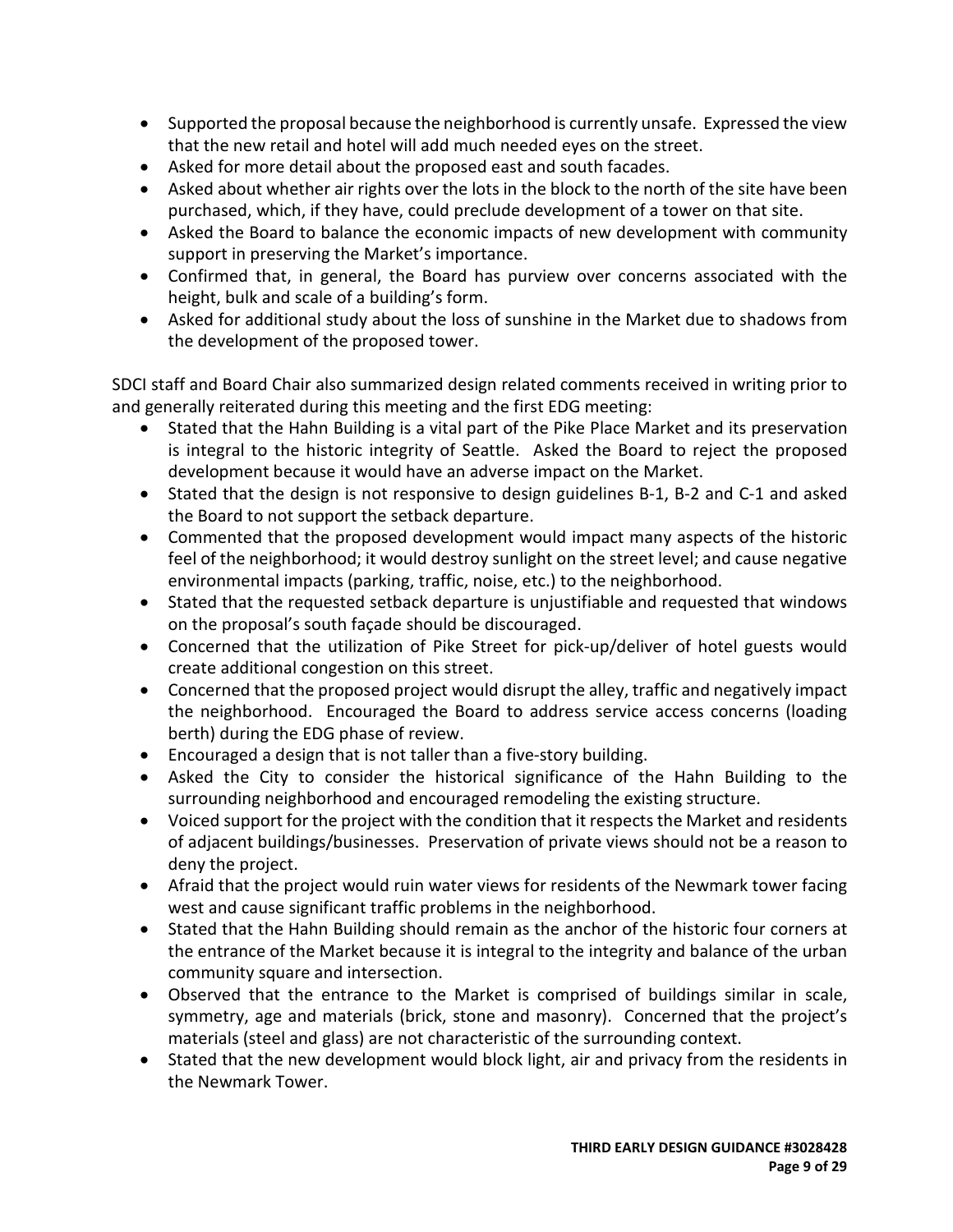- Written support from several neighborhood businesses stating the proposed development's design would positively impact the neighborhood.
- Stated that the rooftop amenity area design concept with a bar area is not prudent.
- Stated that the proposed structure's height should be similar to the height of the adjacent buildings at the Market's intersection.
- A Representative of Historic Seattle:
	- o Concerned that the removal of the Hahn Building and the construction of the proposed development would forever destroy the context of the "Four Corners" of 1st and Pike.
	- o Not in agreement that the proposed two-story podium/base design reinforces the historic streetscape or "historic architectural attributes" of the vicinity.
	- o Asked the Board to not support the proposed design of the new project and to support the real preservation of the Four Corners of  $1<sup>st</sup>$  and Pike.
- Encouraged a design not comprised of translucent glass cladding on the east façade which faces the Newmark Tower. Concerned that such material would allow artificial light to omit from the project into the Newmark west-facing residences.
- Felt the community outreach was not adequate.
- Asked for an increased upper-level setback along the Pike Street facing façade and denial of the requested upper-level setback along 1<sup>st</sup> Avenue.
- Supported a design that includes vehicular access from the street to project's south façade.

One purpose of the design review process is for the Board and City to receive comments from the public that help to identify feedback and concerns about the site and design concept, identify applicable citywide and neighborhood design guidelines of highest priority to the site and explore conceptual design, siting alternatives and eventual architectural design. Concerns with off-street parking, traffic, noise and construction impacts are reviewed as part of the environmental review conducted by SDCI and are not part of this review. Concerns with building height calculations are addressed under the City's zoning code and are not part of this review. SDCI does not have purview of the landmark determination of existing structures. SDCI does not have purview over the proposed uses allowed outright by the Land Use Code.

All public comments submitted in writing for this project can be viewed using the following link and entering the project number:<http://web6.seattle.gov/dpd/edms/>

## **PRIORITIES & BOARD RECOMMENDATIONS**

After considering the analysis of the site and context provided by the proponents, the responses provided by the proponents to the design guidance offered by the Design Review Board at the First Early Design Guidance Meeting, and hearing public comment, the Design Review Board members provided the following siting and design guidance.

## **1. Design Concept, Architectural Context, Podium and Tower:**

a. The Board appreciated the design team's response to past Board guidance and remarked that design had positively evolved since the first EDG meeting. However, the Board had concerns about the massing in its entirety and stated that further resolution of the massing was necessary due to the sensitivity of the site and its interaction with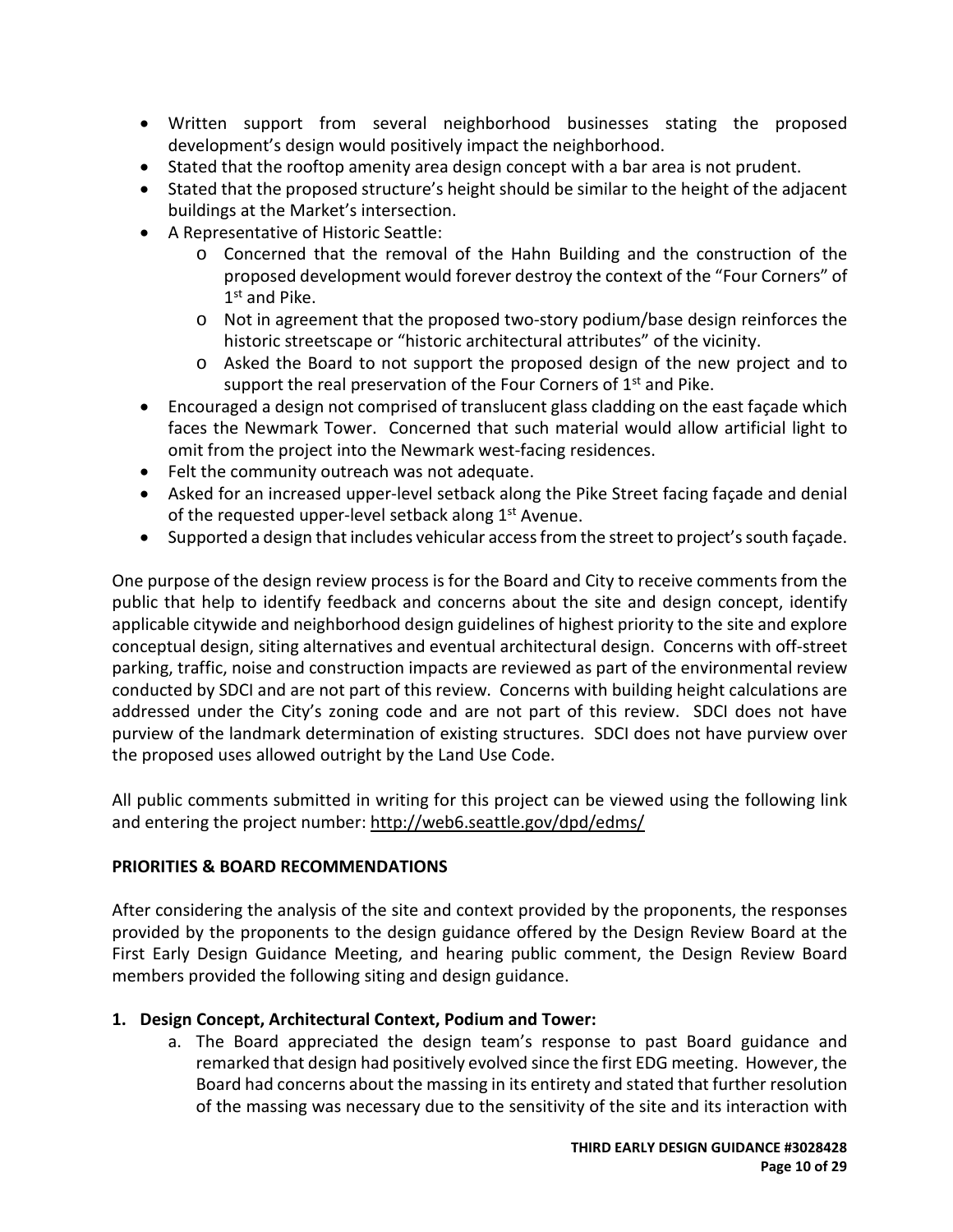the 1<sup>st</sup> Avenue and Pike Street intersection. Thus, the Board directed the applicant to return for a Third Early Design Guidance (EDG) meeting with the following feedback/guidance:

- i. The Board requested that additional context analysis information be provided in the design packet and presented at the next EDG meeting:
	- Street section through Pike Street; and
	- Street section through  $1<sup>st</sup>$  Avenue. (A1, B1, B3)
- ii. In response to public concerns pertaining to the design's perceived impacts to the Pike Place Market (shadow), the adjacent intersection (curbs, street trees, etc.) and the alley (loading berth), the Board requested the following information be provided in the design packet and presented at the next EDG meeting:
	- Enhanced solar/shade studies that include information (early morning times) illustrating if and how long the design would cast shadow onto the Pike Place Market. The study should also differentiate between the existing shadow condition and forecasted shadow condition with the design's massing.
	- Updated information on the proposed street improvements (curb configuration, street trees, etc.) along Pike Street. The Board understands that planned improvements to both 1<sup>st</sup> Avenue and Pike Street are evolving and under the purview of the Seattle Department of Transportation (SDOT).
	- Enhanced plan of the onsite loading area inclusive of a vehicular maneuvering diagram demonstrating delivery truck turning movements entering and exiting the loading area via the alley.
- iii. The Board's comments pertaining to the structure's podium were as follows:
	- The Board reiterated strong support for a two-story podium/base. The Board's response to the splitting and the stepping of the revised base to relate to the Newmark podium was not supported. The Board stated that it is imperative that the podium reads as an independent block and a mass and not as an applied façade. The Board requested that a consistent two-story podium base be considered and studied.
	- Board responses to the proposed second story fenestration (operable windows, active façade) were very positive.
	- The Board supported the chamfered corner entry but had concerns about the placement and frequency of the entries. The Board emphasized that the retail entries should mimic the streetscape characteristics of the Market (open, engaging, multiple entries, etc.) and the features currently shown on the design's second story for context.
	- The Board advised that the design's podium canopies-especially the hotel entry canopy-will be closely examined in terms of their scale and articulation and how they relate to other canopies in the neighborhood.
	- The Board stated that as the podium wraps into the alley, there should be further articulation of the materials. Also, all edge transitions at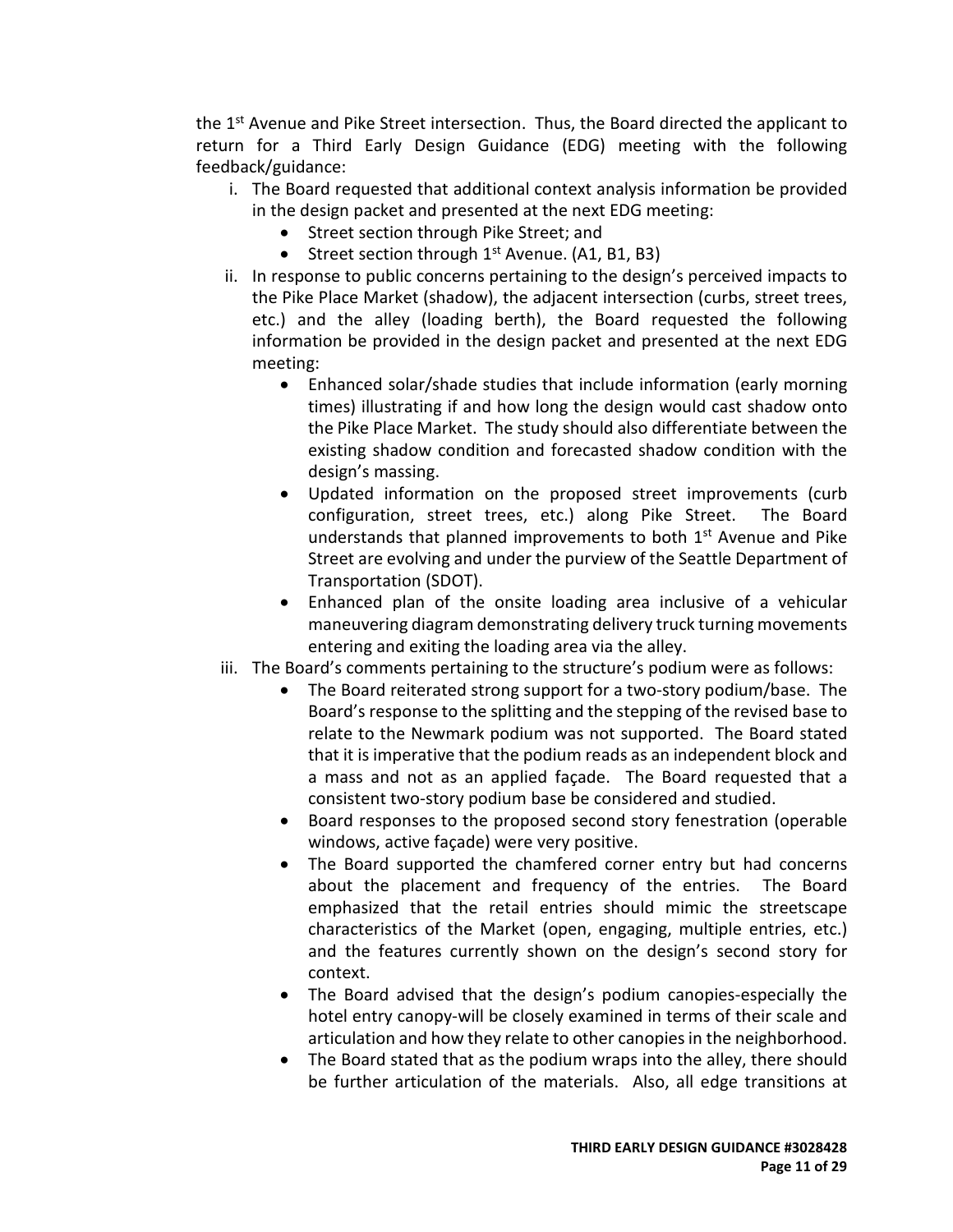building corners and where the podium and tower interact should be carefully considered. (A1, B1, B2, B3, C4, C5, C6, D6)

- iv. The Board's comments pertaining to the tower were as follows:
	- The Board was not in agreement with public sentiment about the height of the tower massing. The Board voiced support for the tower height as shown with the understanding that additional setbacks and scale elements are included in the design to assure that the tower is portrayed as a distinct modern structure counterpoint to the podium that is firmly in the foreground and relates to the four corners of the site. The Board stated that the tower proportions needed further refinement so that the podium is strengthened.
	- The Board stated that the distinction between the podium and the tower massing should be volumetric. The Board reemphasized that the tower massing should set back from the podium on both streets and upon review of the presented massing, stated that a more substantial, generous setback (more than 3' as shown) was necessary. The Board encouraged the applicant to consider landmarked structures with a contemporary addition on top as examples that demonstrate the type of scale and contrast that meets the intent of the Board's guidance. Also, the Board did not support the requested upper-level setback departure as shown. (A1, A2, B1, B2, B3, B4)

### **2. Community Outreach**:

a. The Board acknowledged the additional community outreach performed by the design team and concluded that the applicant's response to this Board request was sufficient. (A1, B1)

## **3. Roof Amenity**:

a. The Board acknowledged public comments concerning the rooftop concept design (noise, height, etc.). Overall, the Board reiterated continued support for the direction in which the conceptual design is headed and reemphasized that the roof-level amenity area, inclusive of elevator overruns and rooftop equipment, should be a coherent/holistic composition and designed/considered as the 5<sup>th</sup> façade due to it's visible to development in vicinity of the project site. The Board anticipates that design details (landscaping, hardscape, screening, etc.) will be provided at the Recommendation phase. (A2, B4, D1)

#### **4. East and South Facades**:

- a. The Board understood the design team's rationale of intentionally postponing details pertaining to the design's east and south facades to the Recommendation meeting. In addition to the Board direction from the first EDG meeting, the Board provided the following direction about the design's east and south facades:
	- Carefully consider the design of the east wall façade, do not treat it like a blank party wall;
	- Carefully design the south party wall. (A1, B1, B2, C2, C3, C6)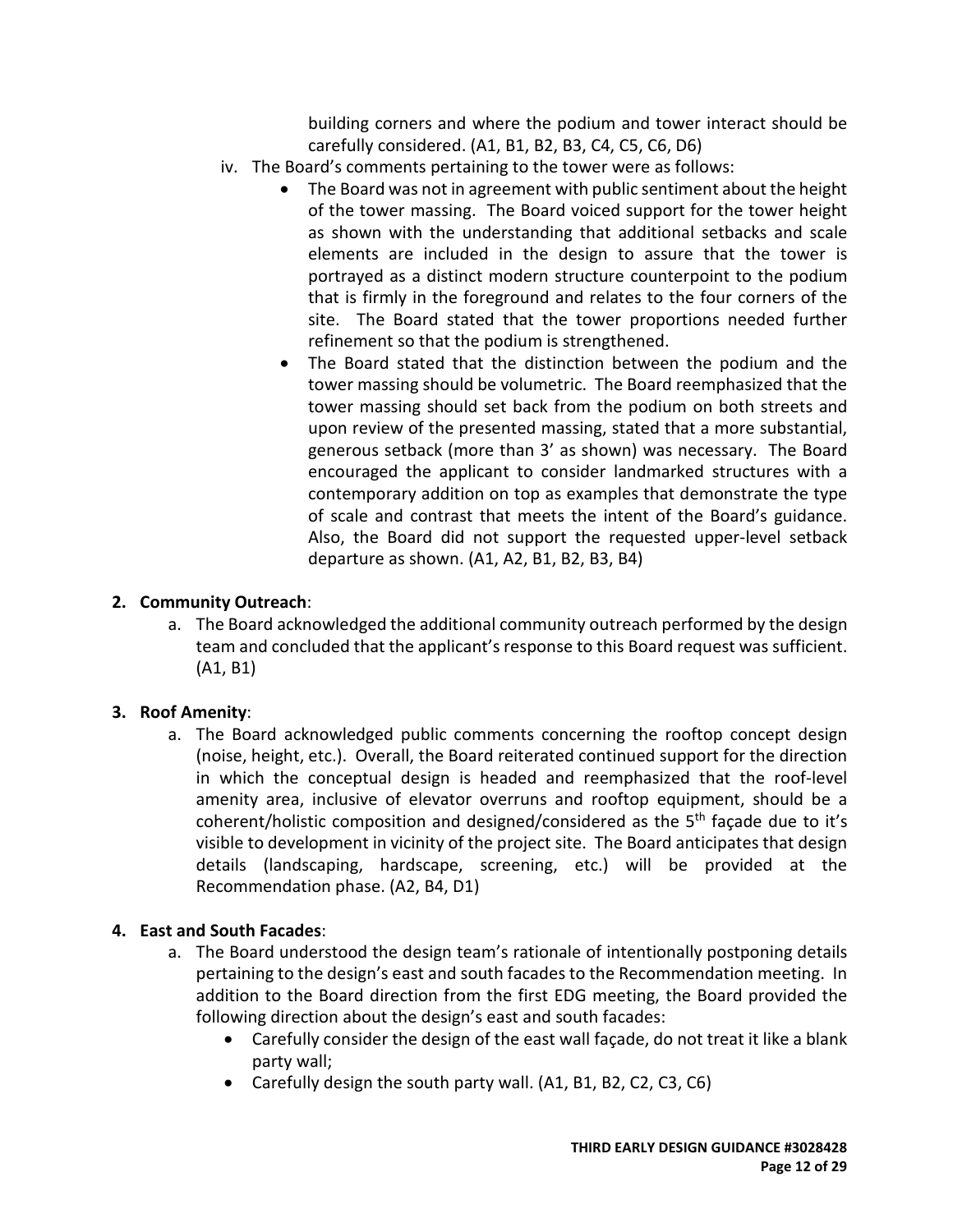#### **THIRD EARLY DESIGN GUIDANCE April 3, 2018**

#### **PUBLIC COMMENT**

The following public comments were offered at this meeting:

- Heard comments about concerns pertaining to the conceptual loading area design. Felt the loading area access, delivery truck size assumptions and size were not code compliant, correct, and had not evolved since the last EDG meeting. Commented that the existing sloped alley grade should also be considered and illustrated in the design graphics.
- Several comments in support of the design stating that the presented design complements the Market Historic District, the Market entrance, and would increase safety for pedestrians in the neighborhood.
- Stated that the current design presented is a positive response to past Board guidance and emphasizes the transition in scale by strengthening the base of the proposed building that more strongly ties it to other structures in the area. The development would be a major improvement to the area.
- Encouraged a design that illustrated a minimum tower setback of 20' from Pike Street to allow the sacred views from the Pike corridor east of the iconic Market entrance to be preserved (A1, B1, B2 and B3).
- Commented that the proposal achieves a good transition in scale and height to the surrounding area and existing neighboring developments. Liked that the design will include masonry materials.
- Felt the design enhances safety and security in the public realm, engages pedestrians and includes exterior urban open and interactive spaces that are a positive response to Design Guidelines C1, D1 and D6.
- A Representative of the Friends of the Market organization:
	- o Suggested developing a new building that is significantly shorter at a height substantially below the maximum zoning envelope and development potential.
	- o Referenced seven modern buildings within the Pike Place Market Historic District that blend into the Market and add to its vitality.
	- o Believed a thoughtfully designed, smaller building could provide new business opportunities, help to reinvigorate the adjacent streetscape at  $1<sup>st</sup>$  & Pike Streets and complement rather than destroy the entrance to the Market.
	- o Referenced the Design Review Guidelines for Downtown Development B1-*Respond to Neighborhood Context* and B2-*Create a Transition in Bulk and Scale*.
	- $\circ$  Recommended that the historic district would not be walled off by tall buildings but instead a bowl of buildings with truly graduated heights would be created around it, ensuring natural light and visual prospect into and out of the District.
- Voiced a desire to support the design but felt that the tower does not respond adequately to Design Guideline B2-*Transition in Bulk and Scale*. Felt a scaled model should have been presented to the Board to assist in the consideration of preserving the Market entrance/four corners. Encouraged the Board to request more rigorous study of how the design could potentially negatively impact the Market.
- Felt the design is not a good representation of "Iconic Seattle".
- Disappointed that the design is not complementary to the surrounding existing traditional and historical context.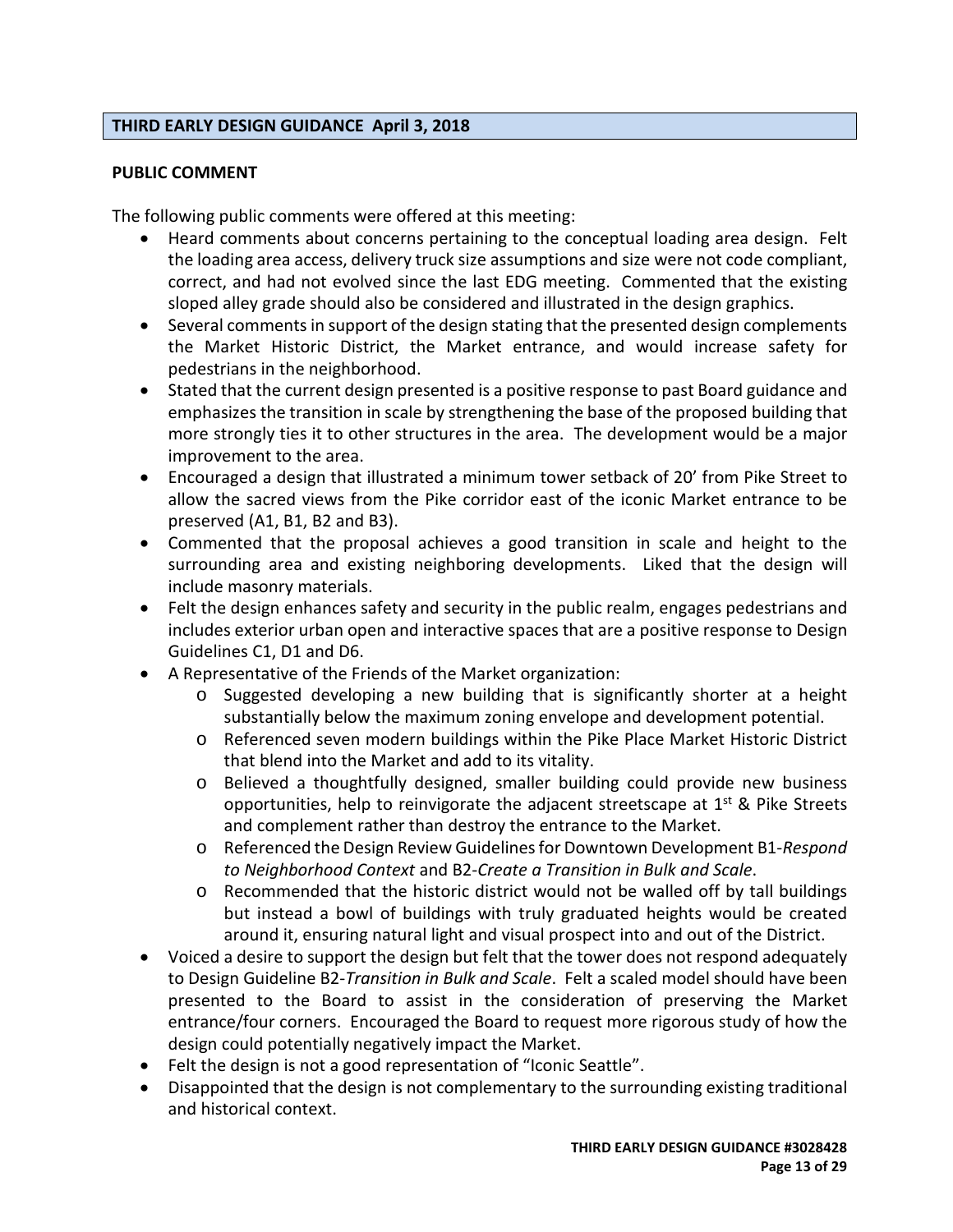- Voiced a desire to support the design but felt that the tower does not respond adequately to Design Guideline B2-*Transition in Bulk and Scale*. Felt a scaled model should have been presented to the Board to assist in the consideration of preserving the Market entrance/four corners. Encouraged the Board to request more rigorous study of how the design could potentially negatively impact the Market.
- Expressed that the project is out of scale with the Market and surrounding area. The proposed building materials appear low-quality in comparison to surrounding development.
- Representatives from the 'Save the Market Entrance' group:
	- o Submitted additional sheets of their petition which opposes the proposal and advocates saving the Hahn Building as the entrance to the Market.
	- o Provided alternative material to illustrate shadow impacts from the development to the market.
	- o Emphasized that the setback of the proposed tower from Pike Street should align with the Newmark Building setback which is 15'.
	- o Suggested chamfering design's northeast corner to allow enhanced visibility and safety for pedestrians and vehicles.
	- o Concerned that the hotel development will greatly impact the Newmark Building resident's privacy and create additional noise from outdoor activities.
	- o Loading berth design is inadequate for commercial vehicles and if not address appropriately, this concern will ultimately be impactful to existing loading conditions at neighboring properties.
- Several comments objected that the proposed design is grossly out of character for the Market and its historic neighborhood. Concerned that replacing the Hahn building would forever change the four-corner entrance, visual approach and Market image.
- Concerned it is out of scale with the surrounding structures and would dominate and shadow the intersection with its size and scale. Noted the view and feel of the Pike Place Market entrance should be retained.
- Voiced that the hotel mass is too great for the pedestrian area and the narrow alley. The design does not address pedestrian safety appropriately. The curb cuts do not support loading and unloading of vehicular passengers safely. (C6, B1 and E1)
- Suggested that the design be modified to better respond to the adopted design guidelines. Commented that the Board's purview does not include economic considerations of highest and best use.

SDCI staff and Board Chair also summarized design related comments received in writing prior to and generally reiterated during this meeting and the prior two EDG meetings:

- Several comments expressed support noting this project would help keep the neighborhood safe by adding a level of security, especially at night.
- Several comments supported the project, noting the base of the proposed building is similar to the current building and from a pedestrian point of view will be attractive and scaled to complement other similar sized buildings on the other three corners. The massing of the upper hotel portion is appropriate given the much larger Newmark Building directly across the alley.
- The design succeeds at fitting into the  $1<sup>st</sup>$  and Pike neighborhood and the project is in scale with and respectful to the Market and surrounding buildings. The façade's design details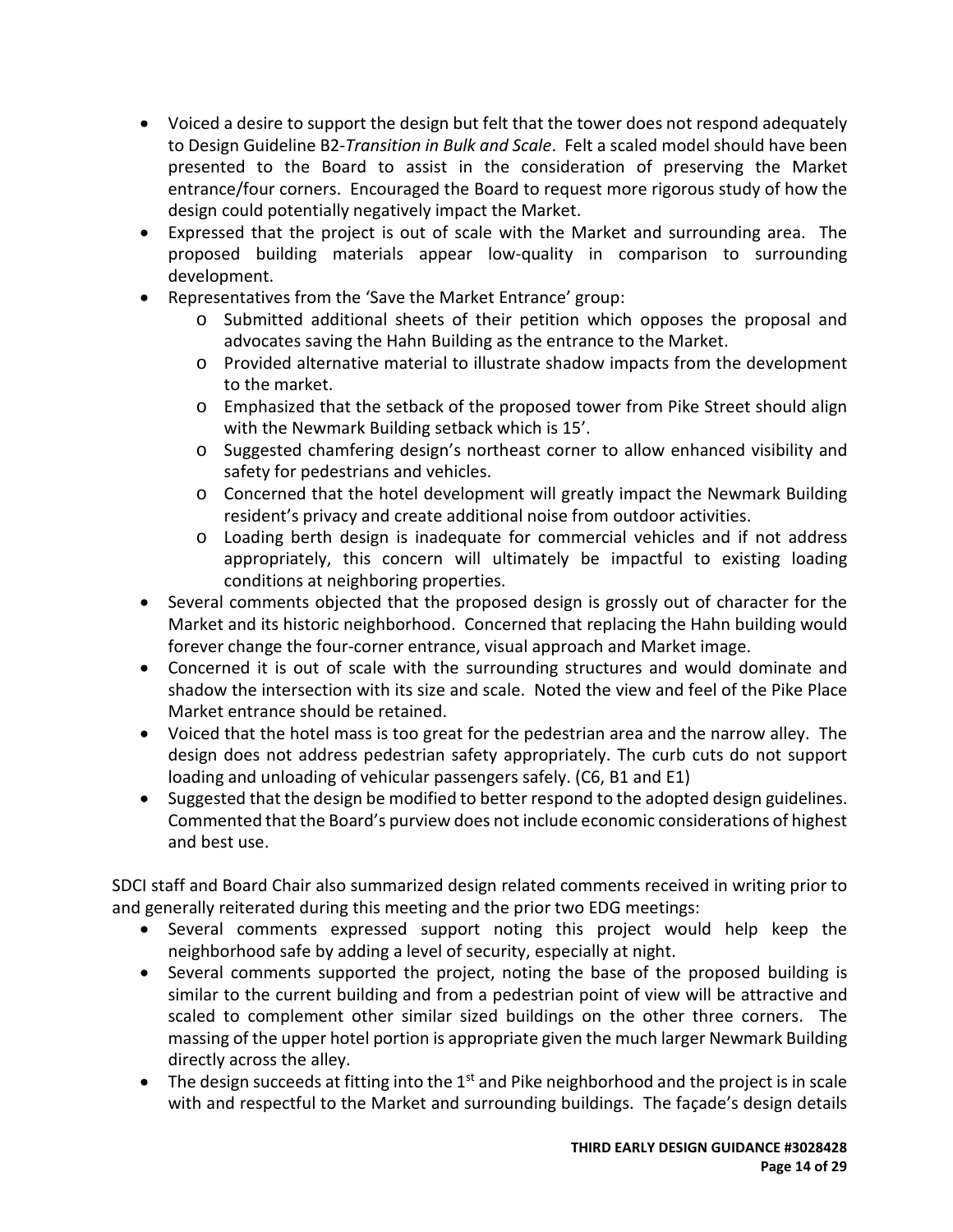are respectful to the character of the neighborhood; referencing but not mimicking building proportions, window patterns, and canopy placement. The hotel's semi-public lobby program and street-fronting retail promises to greatly improve the otherwise neglected sidewalk life at this location-with calculable spillover effects for neighborhood safety and security.

- Felt the historic structure should act as an anchor for the neighborhood to show how the Market fits into the city scheme. Felt that the existence of all older low-profile buildings at the entrance to the Pike Place Market brings a sense of scale and symmetry. Noted that the Pike Place Market is characterized by historic buildings that are low in height.
- Concerned about minimal changes to the building design since the EDG2 meeting showing insufficient evolution (B1.1, B2.2, B3).
- Several comments objected to the inclusion of glass and steel materials which appear patchwork and clunky and are inconsistent with the Market context. Opposed to the sleek and modern look.
- Suggested using stone, maybe gargoyles or architectural design.
- Concerned it will cast shadow in the morning on the Market and block warmth and light. Concerned it will cause glare in the sunlight.
- Concerned about window location impacts on privacy, security and comfort of neighboring Newmark Tower residents.
- Concerned that the new building would create weather-related problems from wind and rain. The hotel would rip out some of the last trees in the area.
- Cautioned that the location of the loading berths cannot meet intent of the code if designers attempt to impose multiple uses to what must remain committed space.
- Cautioned the drastic impact that a tall building would have at this intersection and ways that it would diminish the treasured character of the Market.

Additional comment provided to SDCI included the following:

- Concerned that a lack of parking would dramatically impact both pedestrian and street traffic.
- Concerned with the potential impact to businesses and residents during the construction phase from reduced parking, additional traffic, increased congestion and closed sidewalks.
- Concerned that everyone who lives in and around the market would lose quality of life.
- Felt that the history of the market and the voices and life of the market and everything the tourists flock to the market for should not be destroyed. The face of the market and the corners of the market should not be destroyed.
- Felt that there are quite enough hotels under development or proposed. The current Green Tortoise Hostel provides an affordable alternative lodging that is not available elsewhere in downtown Seattle.
- Concerned with the socioeconomic impact on downtown of yet another building catering to a higher priced clientele on populations experiencing homelessness, addiction, substance and mental health issues.
- Encouraged to declare the four corners that comprise the entrance into Pike Place Market a historic landmark and protect it.
- Concerned that the historical soul of Seattle is disappearing.
- Concerned about lack of parking for tourists and hotel occupants and the potential for increased crime.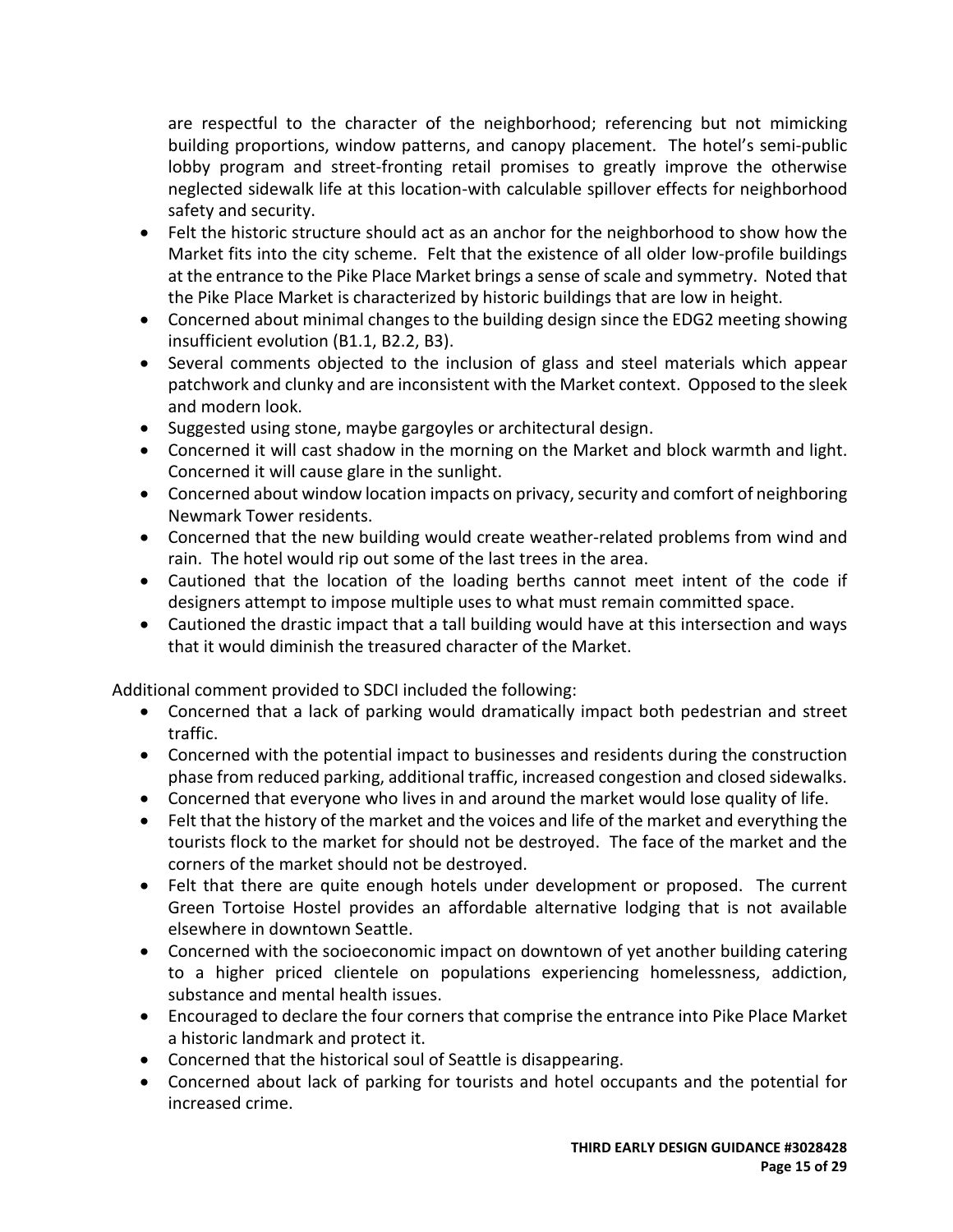- Advocated for zoning change with a height requirement of 50 or 100 stories to increase housing supply.
- Supported adding density to the retail core.
- Concerned that the subject site along with several other parcels directly across  $1<sup>st</sup>$  Avenue from the historic district were erroneously zoned to a 145' development potential.
- Concerned about alley use, alley traffic congestion, vehicle access, parking and pedestrian safety. Concerned the alleys are now being asked to accommodate significantly greater levels of activity by commercial drivers; increased numbers of trash and recycling containers; and new resident, employee and visitor access and loading.
- Concerned about vehicle turning radius dimensions used to access the proposed loading berth.
- Concerned that the proposed loading berth and waste storage requirements do not meet code.
- Concerned with preserving the city's history.
- Questioned where the cabs will line up for the hotel, the location of the loading dock, and its size and accessibility to accommodate larger trucks and tour buses.

One purpose of the design review process is for the Board and City to receive comments from the public that help to identify feedback and concerns about the site and design concept, identify applicable citywide and neighborhood design guidelines of highest priority to the site and explore conceptual design, siting alternatives and eventual architectural design. Concerns with off-street parking, traffic, noise and construction impacts are reviewed as part of the environmental review conducted by SDCI and are not part of this review. Concerns with building height calculations are addressed under the City's zoning code and are not part of this review. SDCI does not have purview of the landmark determination of existing structures. SDCI does not have purview over the proposed uses allowed outright by the Land Use Code.

All public comments submitted in writing for this project can be viewed using the following link and entering the project number:<http://web6.seattle.gov/dpd/edms/>

## **PRIORITIES & BOARD RECOMMENDATIONS**

After considering the analysis of the site and context provided by the proponents, the responses provided by the proponents to the design guidance offered by the Design Review Board at the First and Second Early Design Guidance Meetings, and hearing public comment, the Design Review Board members provided the following siting and design guidance.

# **1. Design Concept, Architectural Context, Podium and Tower:**

- a. The Board conveyed its appreciation for the level of development and attention to detail that the design team has demonstrated for this project. The Board voiced unanimous support for the revised massing design presented at this meeting (pg. 9) and proposed that this design scheme move forward to Master Use Permit (MUP) submittal with the following guidance:
	- i. In response to public concerns, the Board asked that detailed information pertaining to the loading dock space be provided in the design packet and presented at the Recommendation meeting. The Board directed the applicant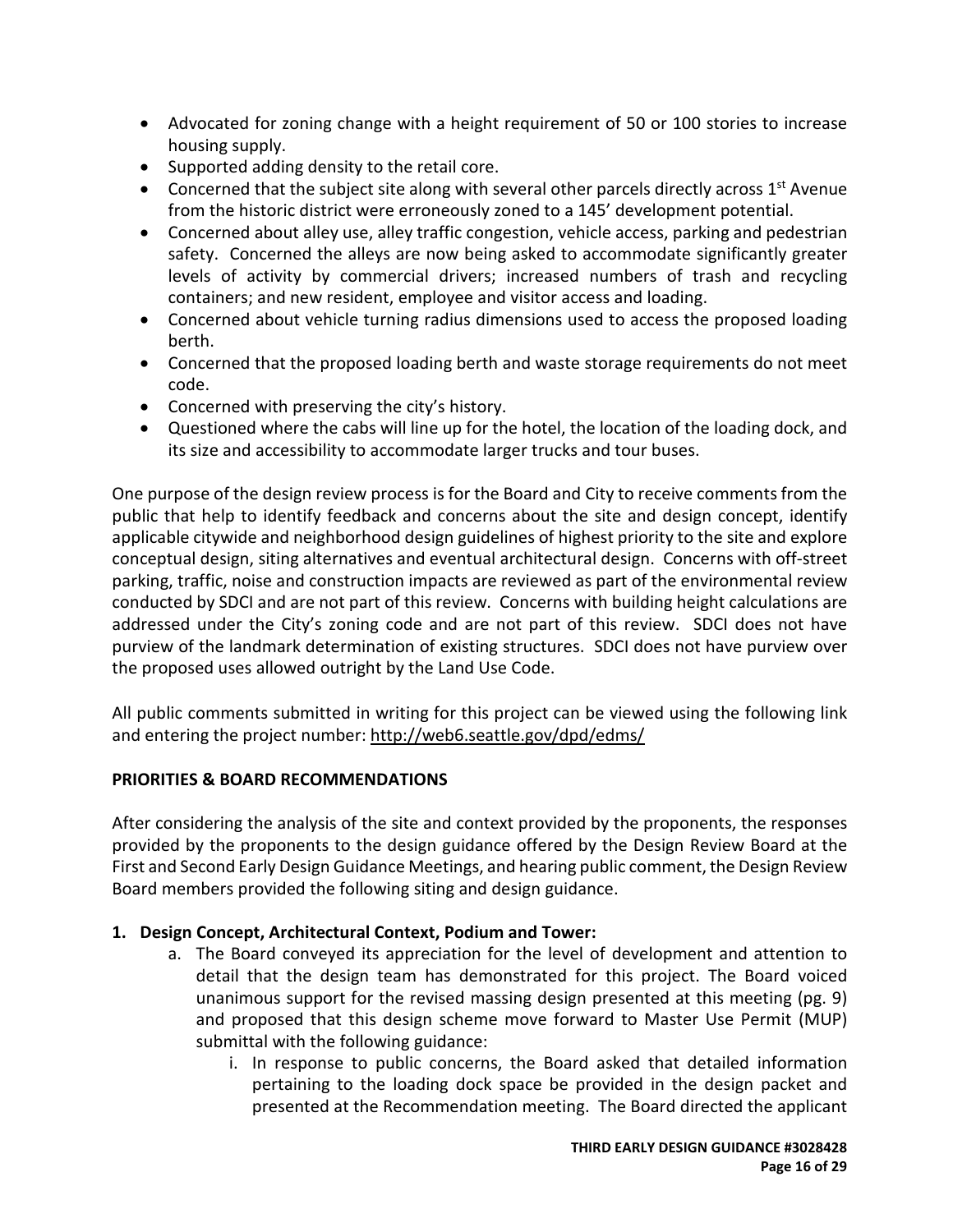to work with the City's technical experts (i.e., SDCI Zoning reviewer, SDCI Transportation, SDOT) throughout the MUP process to confirm that the loading design is compliant before the Recommendation meeting.

- ii. The Board's comments pertaining to the structure's podium were as follows:
	- The Board supported the distinct brick two-story podium/base.
	- The Board favored the operable windows at the  $1<sup>st</sup>$  and  $2<sup>nd</sup>$  floor levels; and the increased glazing at the alley. The Board also had positive comments pertaining to the canopy design.
	- The Board reviewed two hotel lobby entry options and stated a preference for the traditional hotel entry design within the brick base (Option  $A - pg. 21$ ).
	- The Board requested a resolution for how the tower interacts with the podium at the alley and asked the applicant to provide design options that address this concern appropriately. Ultimately, the Board would like to see the brick material extended to the podium parapet so that the brick podium will read as a coherent element.
	- In terms of materiality of the podium:
		- a. The Board emphasized that the window mullions be as thin as possible to echo the proportions of a traditional retail. The Board recommended utilizing a steel window system or a system with a thinner profile than the standard storefront system. The glazing color should also be carefully considered, and samples provided at the Recommendation meeting.
		- b. The Board advised the design team to thoughtfully study brick examples found throughout the neighborhood and provide multiple high-quality brick samples and pertinent neighborhood images (photographs) at the Recommendation meeting. (A1, B1, B2, B3, C4, C5, C6, D6)
- iii. The Board's comments pertaining to the tower were as follows:
	- The Board reiterated support for the tower height as shown.
	- The Board was pleased that the tower massing design had evolved to portray more setback from the podium's edge on both streets. The Board supported the 15<sup>'</sup> setback on  $1<sup>st</sup>$  Avenue.
	- The Board considered public sentiment and had a focused discussion about the proposed tower massing setback from podium's edge at Pike Street (9' setback). The Board observed that the project's tower massing setback and podium base does not align with the Newmark Building's podium and setback (15' setback). The Board emphasized the importance of preserving views from the Pike Corridor to the Market entrance. Thus, the Board requested that the design team provide a view study inclusive of an alternative tower massing shown at a schematic level with a setback aligning with the Newmark Building at Pike Street for consideration. The view study should include numerous views from both ends of Pike Street between both the Pike Place Market and the Convention Center's arch.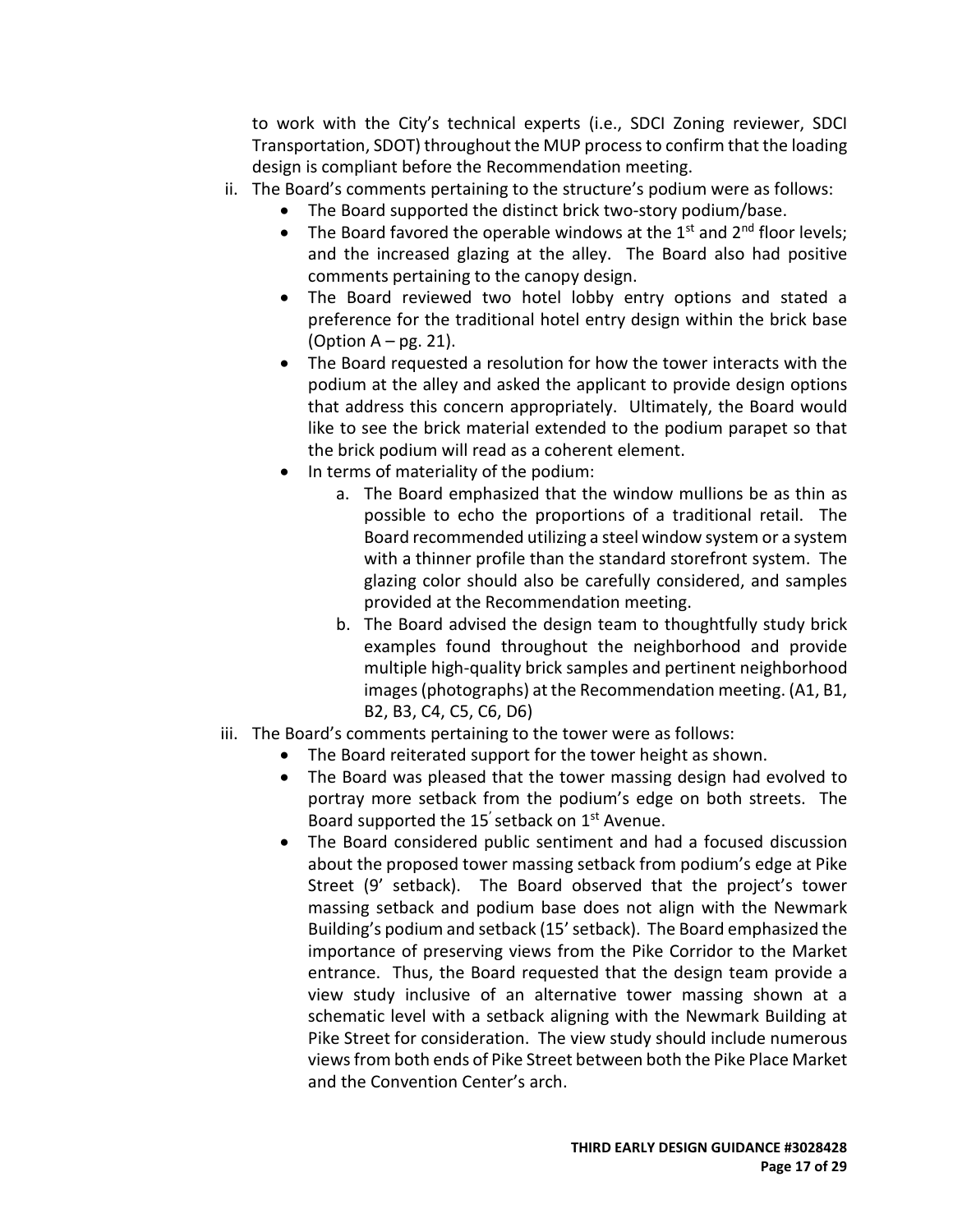- Overall, the Board supported the glass and steel skin concept for the tower. The Board reiterated the importance of the glazing color and requested that glazing samples be provided at the Recommendation meeting.
- The Board stated that the tower design needed more refinement and requested that at the Recommendation phase, they would like to review alternatives of the tower that include a more frame-like expression to tie the design to back to the simpler straightforward buildings at the Market. Completing the frame at the corner and at the top edges would meet the intent of the Board's direction. (A1, A2, B1, B2, B3, B4)

## **2. Roof Amenity**:

- a. The Board reviewed the revised roof amenity concept design, appreciated the simplification of the roof terrace structure and commented that it had been well designed as a "fifth façade."
- b. At the Recommendation meeting, the Board requested the design team provide a rendering of the roof as it will be viewed from the Newmark Tower. The Board also expects to review other design details (landscaping, hardscape, screening, mechanical equipment, etc.) for this exterior amenity area. (A2, B4, D1)

### **3. East and South Facades**:

- a. The Board acknowledged and considered public comments concerning the east (alley) façade design (privacy). Overall, the Board supported the alley façade design and requested that the applicant continue to carefully consider window placement and screening for privacy with regards to the Newmark Building as the project evolves. The Board also requested that the building section through the Newmark and the alley illustrating the relationship between the neighboring developments (pg.41) continue to be provided in subsequent design materials. (A1, B1, B2, C2, C3, C6)
- b. The Board's comments pertaining to the south party wall façade were very positive. The Board liked the brick base. The Board supported the applicant's intent to consider a temporary artwork feature on this façade. (C3)

#### **DEVELOPMENT STANDARD DEPARTURES**

The Board's recommendation on the requested departure(s) will be based on the departure's potential to help the project better meet these design guidelines priorities and achieve a better overall project design than could be achieved without the departure(s). The Board's recommendation will be reserved until the final Board meeting.

At the time of the **Third** Early Design Guidance meeting no departures were requested.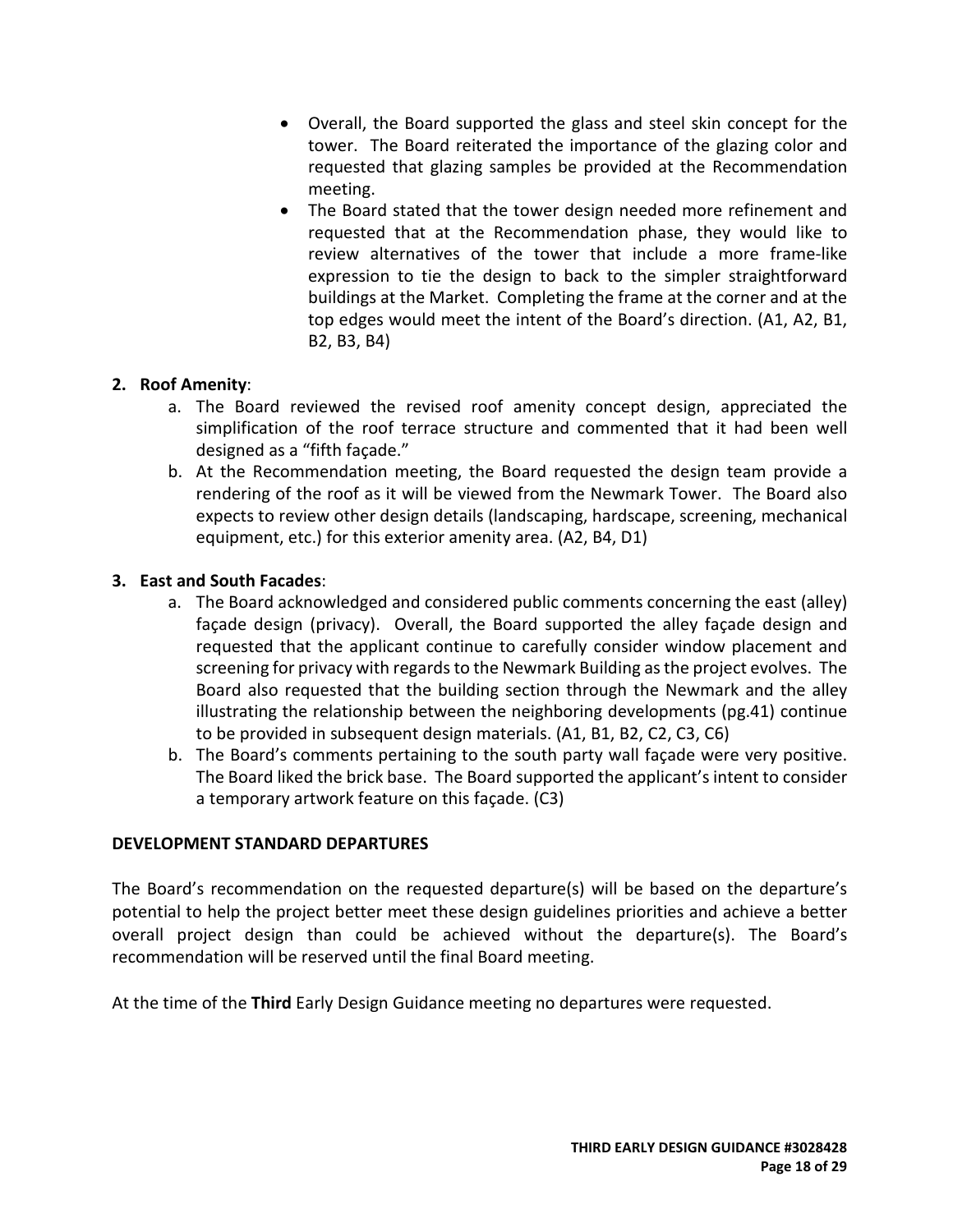### **DESIGN REVIEW GUIDELINES**

The priority Downtown design guidelines identified as Priority Guidelines are summarized below, while all guidelines remain applicable. For the full text please visit the [Design Review website.](https://www.seattle.gov/dpd/aboutus/whoweare/designreview/designguidelines/default.htm) Board Priority Guidelines: A1, B1, B2, B3, C1, C4 and D3.

### **SITE PLANNING AND MASSING**

**A1 Respond to the Physical Environment: Develop an architectural concept and compose the building's massing in response to geographic conditions and patterns of urban form found nearby or beyond the immediate context of the building site.**

**A1.1. Response to Context:** Each building site lies within a larger physical context having various and distinct features and characteristics to which the building design should respond. Develop an architectural concept and arrange the building mass in response to one or more of the following, if present:

a. a change in street grid alignment that yields a site having nonstandard shape;

b. a site having dramatic topography or contrasting edge conditions;

c. patterns of urban form, such as nearby buildings that have employed distinctive and effective massing compositions;

d. access to direct sunlight—seasonally or at particular times of day;

e. views from the site of noteworthy structures or natural features, (i.e.: the Space Needle, Smith Tower, Port facilities, Puget Sound, Mount Rainier, the Olympic Mountains);

f. views of the site from other parts of the city or region; and

g. proximity to a regional transportation corridor (the monorail, light rail, freight rail, major arterial, state highway, ferry routes, bicycle trail, etc.).

**A1.2. Response to Planning Efforts:** Some areas downtown are transitional environments, where existing development patterns are likely to change. In these areas, respond to the urban form goals of current planning efforts, being cognizant that new development will establish the context to which future development will respond.

**A2 Enhance the Skyline: Design the upper portion of the building to promote visual interest and variety in the downtown skyline. Respect existing landmarks while responding to the skyline's present and planned profile.**

**A2.1. Desired Architectural Treatments:** Use one or more of the following architectural treatments to accomplish this goal:

a. sculpt or profile the facades;

b. specify and compose a palette of materials with distinctive texture, pattern, or color;

c. provide or enhance a specific architectural rooftop element.

**A2.2. Rooftop Mechanical Equipment:** In doing so, enclose and integrate any rooftop mechanical equipment into the design of the building as a whole.

#### **ARCHITECTURAL EXPRESSION**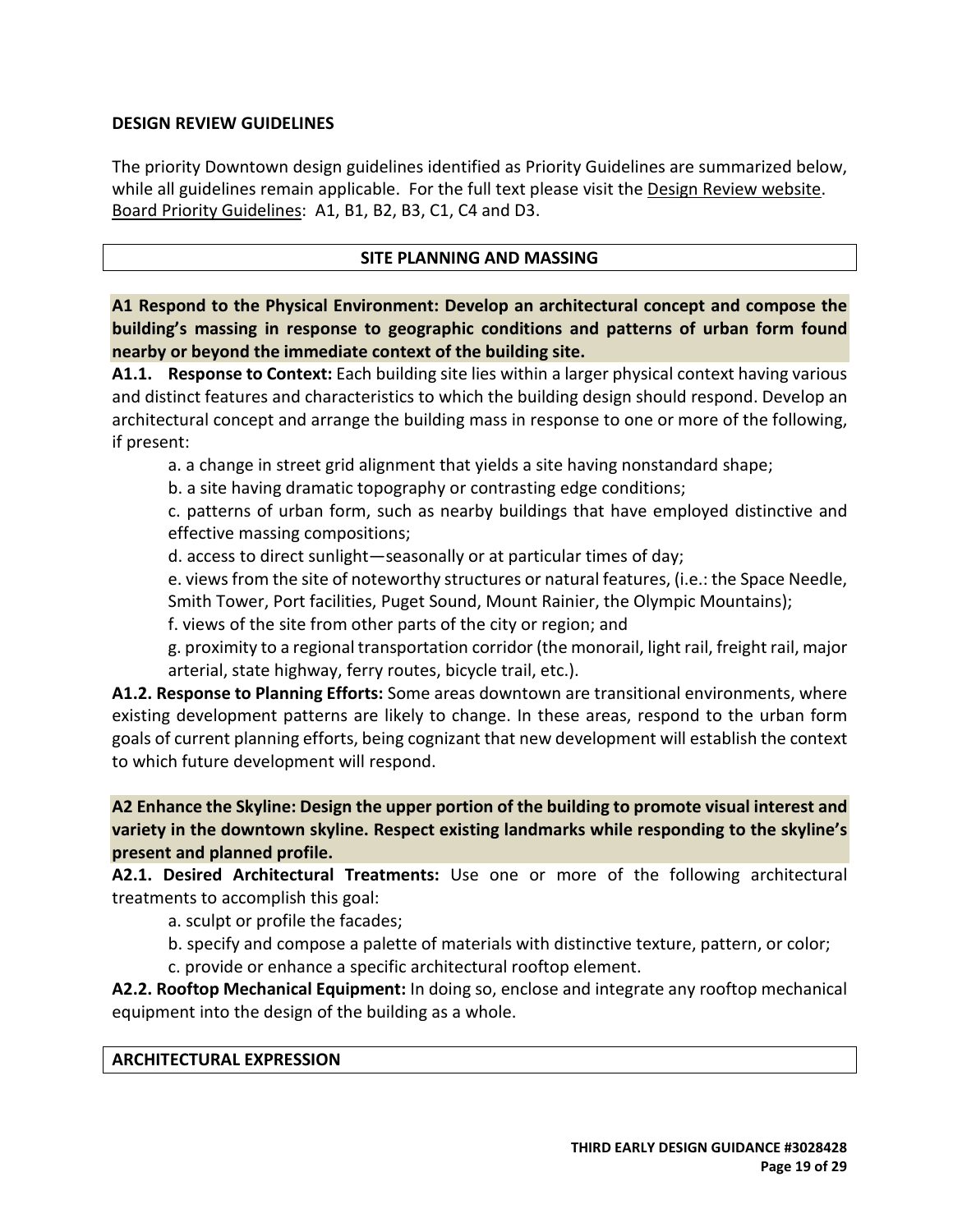**B1 Respond to the neighborhood context: Develop an architectural concept and compose the major building elements to reinforce desirable urban features existing in the surrounding neighborhood.**

**B1.1. Adjacent Features and Networks:** Each building site lies within an urban neighborhood context having distinct features and characteristics to which the building design should respond. Arrange the building mass in response to one or more of the following, if present:

a. a surrounding district of distinct and noteworthy character;

b. an adjacent landmark or noteworthy building;

c. a major public amenity or institution nearby;

d. neighboring buildings that have employed distinctive and effective massing compositions;

e. elements of the pedestrian network nearby, (i.e.: green street, hillclimb, mid-block crossing, through-block passageway); and

f. direct access to one or more components of the regional transportation system.

**B1.2. Land Uses:** Also, consider the design implications of the predominant land uses in the area surrounding the site.

**B2 Create a Transition in Bulk and Scale: Compose the massing of the building to create a transition to the height, bulk, and scale of development in nearby less-intensive zones.**

**B2.1. Analyzing Height, Bulk, and Scale:** Factors to consider in analyzing potential height, bulk, and scale impacts include:

a. topographic relationships;

b. distance from a less intensive zone edge;

c. differences in development standards between abutting zones (allowable building height, width, lot coverage, etc.);

d. effect of site size and shape;

e. height, bulk, and scale relationships resulting from lot orientation (e.g., back lot line to back lot line vs back lot line to side lot line); and

f. type and amount of separation between lots in the different zones (e.g., separation by only a property line, by an alley or street, or by other physical features such as grade changes); g. street grid or platting orientations.

**B2.2. Compatibility with Nearby Buildings:** In some cases, careful siting and design treatment may be sufficient to achieve reasonable transition and mitigation of height, bulk, and scale impacts. Some techniques for achieving compatibility are as follows:

h. use of architectural style, details (such as roof lines, beltcourses, cornices, or fenestration), color, or materials that derive from the less intensive zone.

i. architectural massing of building components; and

j. responding to topographic conditions in ways that minimize impacts on neighboring development, such as by stepping a project down the hillside.

**B2.3. Reduction of Bulk:** In some cases, reductions in the actual bulk and scale of the proposed structure may be necessary in order to mitigate adverse impacts and achieve an acceptable level of compatibility. Some techniques which can be used in these cases include:

k. articulating the building's facades vertically or horizontally in intervals that reflect to existing structures or platting pattern;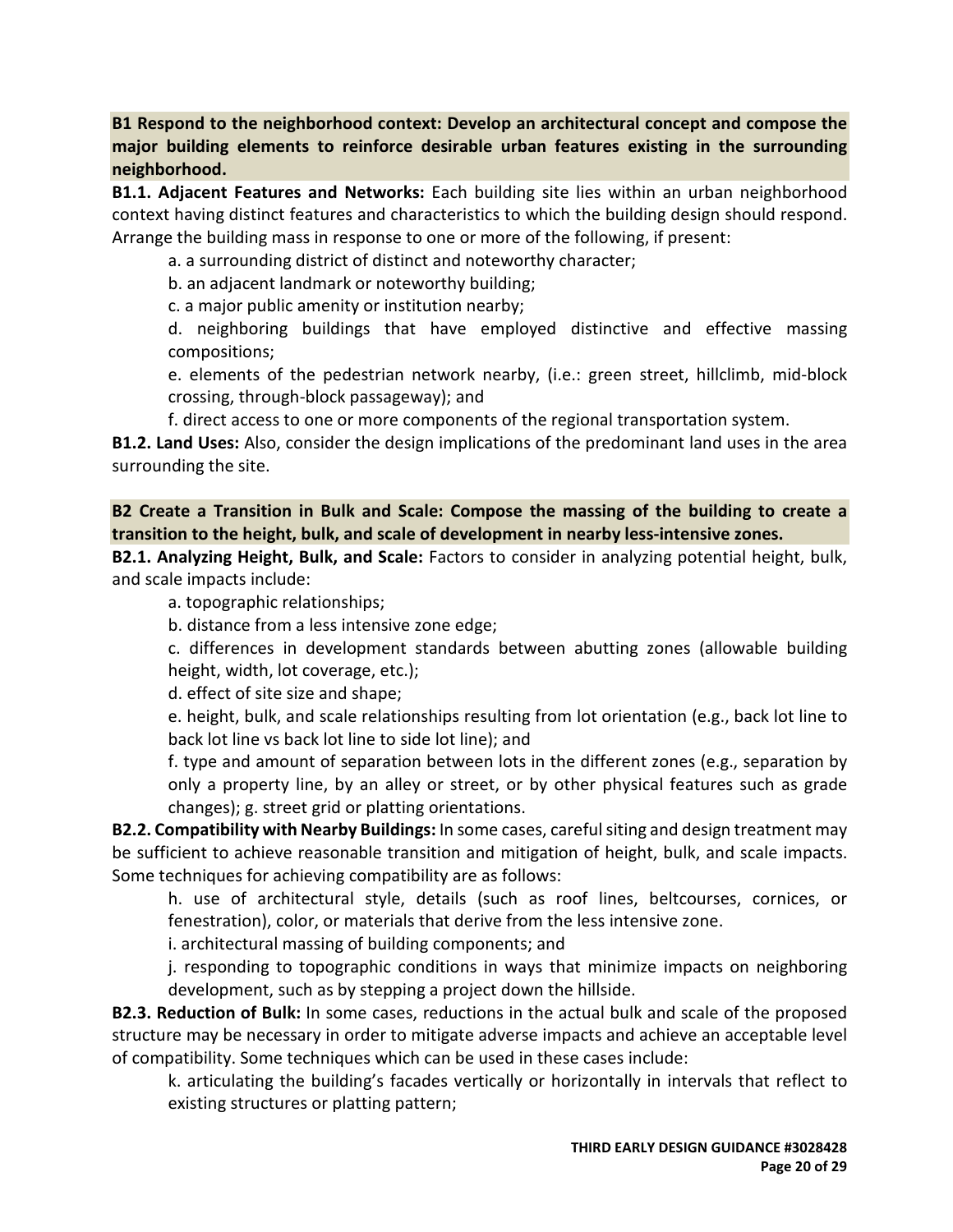l. increasing building setbacks from the zone edge at ground level;

m. reducing the bulk of the building's upper floors; and

n. limiting the length of, or otherwise modifying, facades.

**B3 Reinforce the Positive Urban Form & Architectural Attributes of the Immediate Area.: Consider the predominant attributes of the immediate neighborhood and reinforce desirable siting patterns, massing arrangements, and streetscape characteristics of nearby development. B3.1. Building Orientation:** In general, orient the building entries and open space toward street intersections and toward street fronts with the highest pedestrian activity. Locate parking and vehicle access away from entries, open space, and street intersections considerations.

**B3.2. Features to Complement:** Reinforce the desirable patterns of massing and facade composition found in the surrounding area. Pay particular attention to designated landmarks and other noteworthy buildings. Consider complementing the existing:

- a. massing and setbacks,
- b. scale and proportions,
- c. expressed structural bays and modulations,
- d. fenestration patterns and detailing,
- e. exterior finish materials and detailing,
- f. architectural styles, and
- g. roof forms.

**B3.3. Pedestrian Amenities at the Ground Level:** Consider setting the building back slightly to create space adjacent to the sidewalk conducive to pedestrian-oriented activities such as vending, sitting, or dining. Reinforce the desirable streetscape elements found on adjacent blocks. Consider complementing existing:

h. public art installations,

- i. street furniture and signage systems,
- j. lighting and landscaping, and
- k. overhead weather protection.

**B4 Design a Well-Proportioned & Unified Building: Compose the massing and organize the interior and exterior spaces to create a well-proportioned building that exhibits a coherent architectural concept. Design the architectural elements and finish details to create a unified building, so that all components appear integral to the whole.**

**B4.1. Massing:** When composing the massing, consider how the following can contribute to create a building that exhibits a coherent architectural concept:

- a. setbacks, projections, and open space;
- b. relative sizes and shapes of distinct building volumes; and
- c. roof heights and forms.

**B4.2. Coherent Interior/Exterior Design:** When organizing the interior and exterior spaces and developing the architectural elements, consider how the following can contribute to create a building that exhibits a coherent architectural concept:

- d. facade modulation and articulation;
- e. windows and fenestration patterns;
- f. corner features;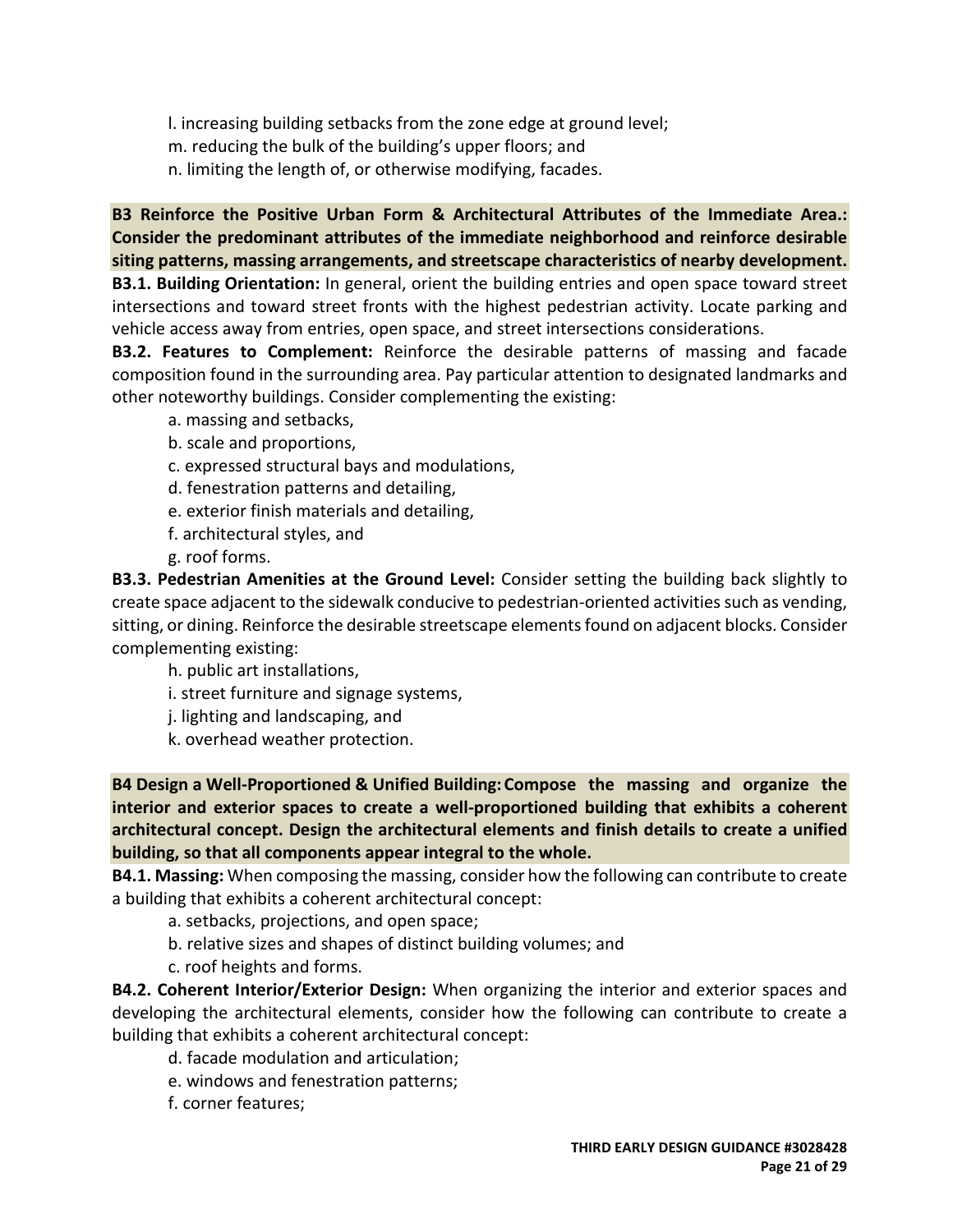- g. streetscape and open space fixtures;
- h. building and garage entries; and
- i. building base and top.

**B4.3. Architectural Details:** When designing the architectural details, consider how the following can contribute to create a building that exhibits a coherent architectural concept:

j. exterior finish materials;

k. architectural lighting and signage;

l. grilles, railings, and downspouts;

m. window and entry trim and moldings;

n. shadow patterns; and

o. exterior lighting.

#### **THE STREETSCAPE**

**C1 Promote Pedestrian Interaction: Spaces for street level uses should be designed to engage pedestrians with the activities occurring within them. Sidewalk-related spaces should appear safe, welcoming, and open to the general public.**

**C1.1. Street Level Uses:** Provide spaces for street level uses that:

- a. reinforce existing retail concentrations;
- b. vary in size, width, and depth;
- c. enhance main pedestrian links between areas; and

d. establish new pedestrian activity where appropriate to meet area objectives. Design for uses that are accessible to the general public, open during established shopping hours, generate walk-in pedestrian clientele, and contribute to a high level of pedestrian activity.

**C1.2. Retail Orientation:** Where appropriate, consider configuring retail space to attract tenants with products or services that will "spill-out" onto the sidewalk (up to six feet where sidewalk is sufficiently wide).

**C1.3. Street-Level Articulation for Pedestrian Activity:** Consider setting portions of the building back slightly to create spaces conducive to pedestrian-oriented activities such as vending, resting, sitting, or dining. Further articulate the street level facade to provide an engaging pedestrian experience via:

e. open facades (i.e., arcades and shop fronts);

f. multiple building entries;

g. windows that encourage pedestrians to look into the building interior;

h. merchandising display windows;

i. street front open space that features art work, street furniture, and landscaping;

j. exterior finish materials having texture, pattern, lending themselves to high quality detailing.

**C2 Design Facades of Many Scales: Design architectural features, fenestration patterns, and material compositions that refer to the scale of human activities contained within. Building facades should be composed of elements scaled to promote pedestrian comfort, safety, and orientation.**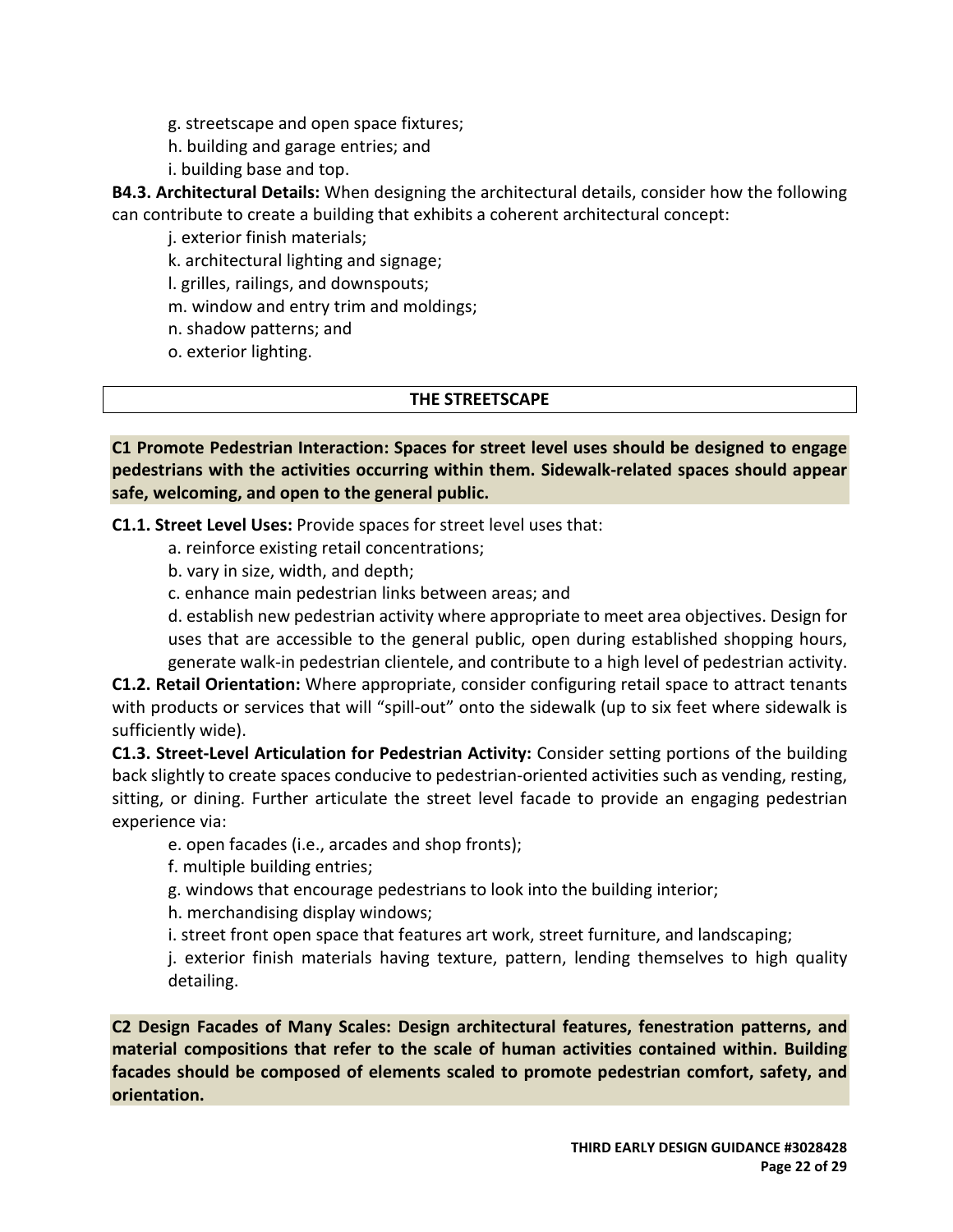**C2.1. Modulation of Facades:** Consider modulating the building facades and reinforcing this modulation with the composition of:

- a. the fenestration pattern;
- b. exterior finish materials;
- c. other architectural elements;
- d. light fixtures and landscaping elements; and
- e. the roofline.

**C3 Provide Active — Not Blank — Facades: Buildings should not have large blank walls facing the street, especially near sidewalks.**

**C3.1. Desirable Facade Elements:** Facades which for unavoidable programmatic reasons may have few entries or windows should receive special design treatment to increase pedestrian safety, comfort, and interest. Enliven these facades by providing:

a. small retail spaces (as small as 50 square feet) for food bars, newsstands, and other specialized retail tenants;

b. visibility into building interiors;

c. limited lengths of blank walls;

d. a landscaped or raised bed planted with vegetation that will grow up a vertical trellis or frame installed to obscure or screen the wall's blank surface;

e. high quality public art in the form of a mosaic, mural, decorative masonry pattern, sculpture, relief, etc., installed over a substantial portion of the blank wall surface;

f. small setbacks, indentations, or other architectural means of breaking up the wall surface;

g. different textures, colors, or materials that break up the wall's surface.

h. special lighting, a canopy, awning, horizontal trellis, or other pedestrian-oriented feature to reduce the expanse of the blank surface and add visual interest;

i. seating ledges or perches (especially on sunny facades and near bus stops);

j. merchandising display windows or regularly changing public information display cases.

**C4 Reinforce Building Entries: To promote pedestrian comfort, safety, and orientation, reinforce building entries.**

**C4.1. Entry Treatments:** Reinforce the building's entry with one or more of the following architectural treatments:

- a. extra-height lobby space;
- b. distinctive doorways;
- c. decorative lighting;
- d. distinctive entry canopy;
- e. projected or recessed entry bay;
- f. building name and address integrated into the facade or sidewalk;
- g. artwork integrated into the facade or sidewalk;
- h. a change in paving material, texture, or color;
- i. distinctive landscaping, including plants, water features and seating
- j. ornamental glazing, railings, and balustrades.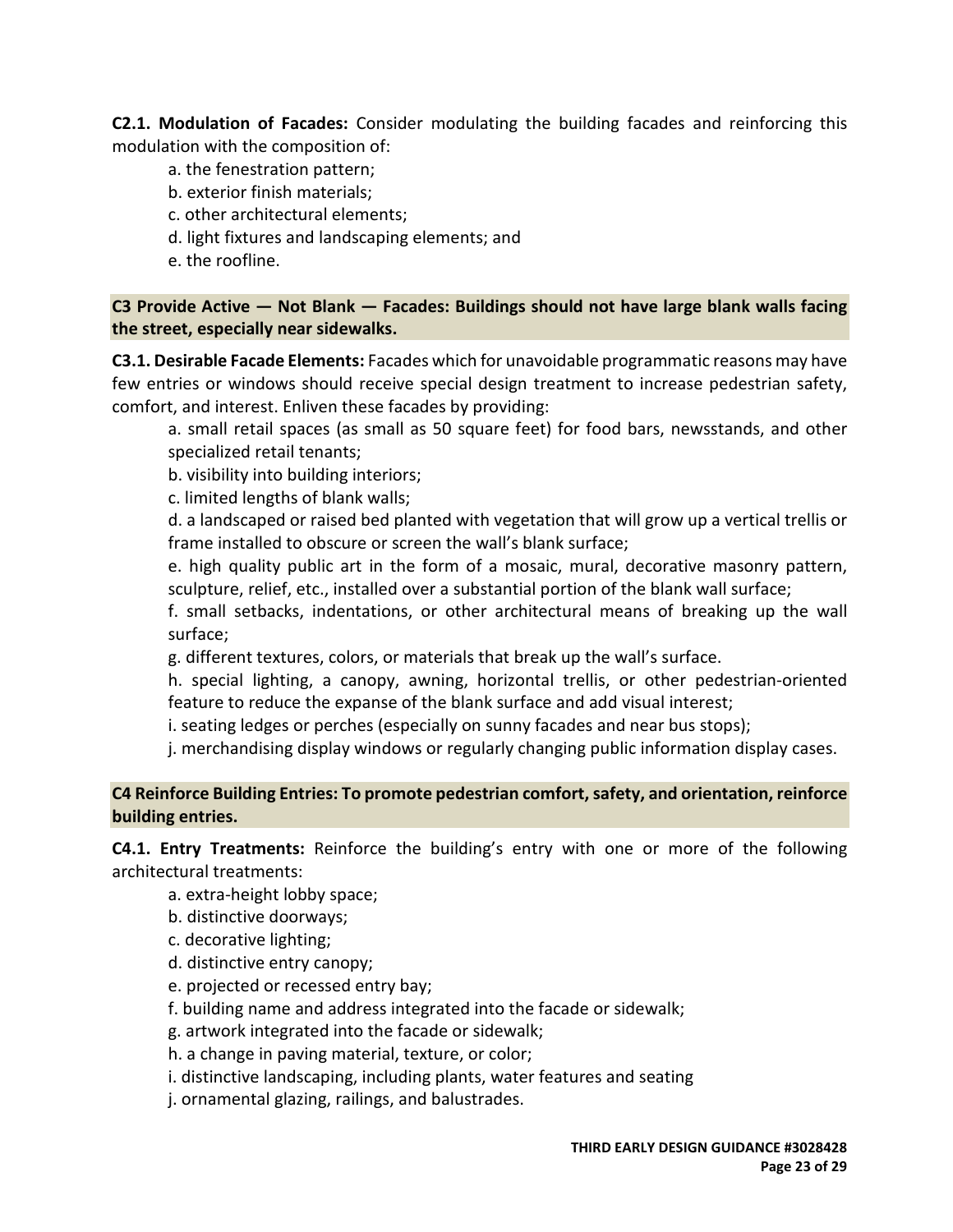**C4.2. Residential Entries:** To make a residential building more approachable and to create a sense of association among neighbors, entries should be clearly identifiable and visible from the street and easily accessible and inviting to pedestrians. The space between the building and the sidewalk should provide security and privacy for residents and encourage social interaction among residents and neighbors. Provide convenient and attractive access to the building's entry. To ensure comfort and security, entry areas and adjacent open space should be sufficiently lighted and protected from the weather. Opportunities for creating lively, pedestrian-oriented open space should be considered.

**C5 Encourage Overhead Weather Protection: Project applicants are encouraged to provide continuous, well-lit, overhead weather protection to improve pedestrian comfort and safety along major pedestrian routes.**

**C5.1. Overhead Weather Protection Design Elements:** Overhead weather protection should be designed with consideration given to:

a. the overall architectural concept of the building

b. uses occurring within the building (such as entries and retail spaces) or in the adjacent streetscape environment (such as bus stops and intersections);

c. minimizing gaps in coverage;

d. a drainage strategy that keeps rain water off the street-level facade and sidewalk;

e. continuity with weather protection provided on nearby buildings;

f. relationship to architectural features and elements on adjacent development, especially if abutting a building of historic or noteworthy character;

g. the scale of the space defined by the height and depth of the weather protection;

h. use of translucent or transparent covering material to maintain a pleasant sidewalk environment with plenty of natural light; and

i. when opaque material is used, the illumination of light-colored undersides to increase security after dark.

**C6 Develop the Alley Façade: To increase pedestrian safety, comfort, and interest, develop portions of the alley facade in response to the unique conditions of the site or project.**

**C6.1. Alley Activation:** Consider enlivening and enhancing the alley entrance by:

a. extending retail space fenestration into the alley one bay;

b. providing a niche for recycling and waste receptacles to be shared with nearby, older buildings lacking such facilities; and

c. adding effective lighting to enhance visibility and safety.

**C6.2. Alley Parking Access:** Enhance the facades and surfaces in and adjacent to the alley to create parking access that is visible, safe, and welcoming for drivers and pedestrians. Consider

d. locating the alley parking garage entry and/ or exit near the entrance to the alley;

e. installing highly visible signage indicating parking rates and availability on the building facade adjacent to the alley; and

f. chamfering the building corners to enhance pedestrian visibility and safety where alley is regularly used by vehicles accessing parking and loading.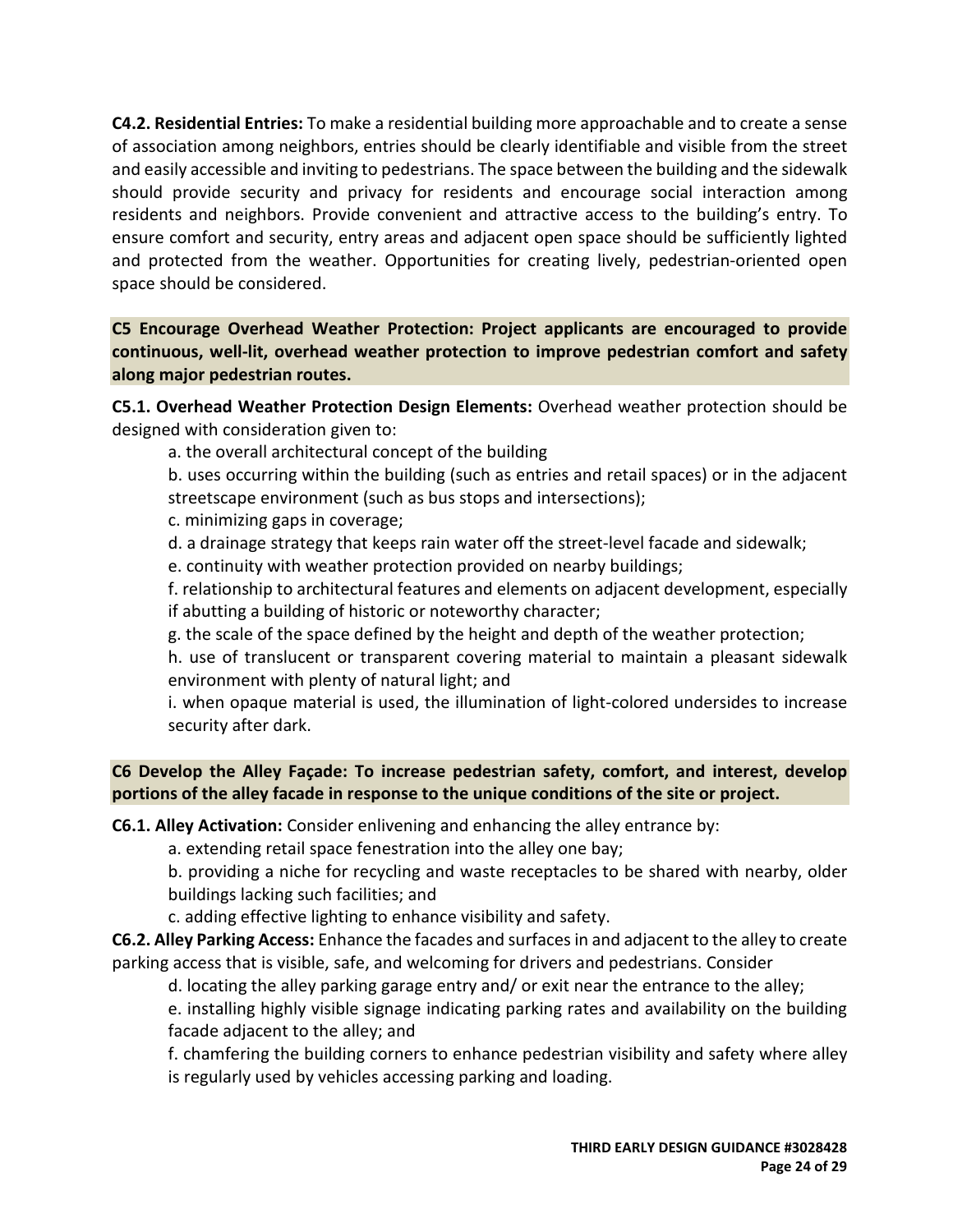#### **PUBLIC AMENITIES**

**D1 Provide Inviting & Usable Open Space: Design public open spaces to promote a visually pleasing, safe, and active environment for workers, residents, and visitors. Views and solar access from the principal area of the open space should be especially emphasized.**

**D1.1. Pedestrian Enhancements:** Where a commercial or mixed-use building is set back from the sidewalk, pedestrian enhancements should be considered in the resulting street frontage. Downtown the primary function of any open space between commercial buildings and the sidewalk is to provide access into the building and opportunities for outdoor activities such as vending, resting, sitting, or dining.

a. All open space elements should enhance a pedestrian oriented, urban environment that has the appearance of stability, quality, and safety.

b. Preferable open space locations are to the south and west of tower development, or where the siting of the open space would improve solar access to the sidewalk.

c. Orient public open space to receive the maximum direct sunlight possible, using trees, overhangs, and umbrellas to provide shade in the warmest months. Design such spaces to take advantage of views and solar access when available from the site.

d. The design of planters, landscaping, walls, and other street elements should allow visibility into and out of the open space.

**D1.2. Open Space Features:** Open spaces can feature art work, street furniture, and landscaping that invite customers or enhance the building's setting. Examples of desirable features to include are:

a. visual and pedestrian access (including barrier- free access) into the site from the public sidewalk;

b. walking surfaces of attractive pavers;

c. pedestrian-scaled site lighting;

d. retail spaces designed for uses that will comfortably "spill out" and enliven the open space;

e. areas for vendors in commercial areas;

f. landscaping that enhances the space and architecture;

g. pedestrian-scaled signage that identifies uses and shops; and

h. site furniture, art work, or amenities such as fountains, seating, and kiosks. residential open space

**D1.3. Residential Open Space:** Residential buildings should be sited to maximize opportunities for creating usable, attractive, well-integrated open space. In addition, the following should be considered:

i. courtyards that organize architectural elements while providing a common garden;

j. entry enhancements such as landscaping along a common pathway;

k. decks, balconies and upper level terraces;

l. play areas for children;

m. individual gardens; and

n. location of outdoor spaces to take advantage of sunlight.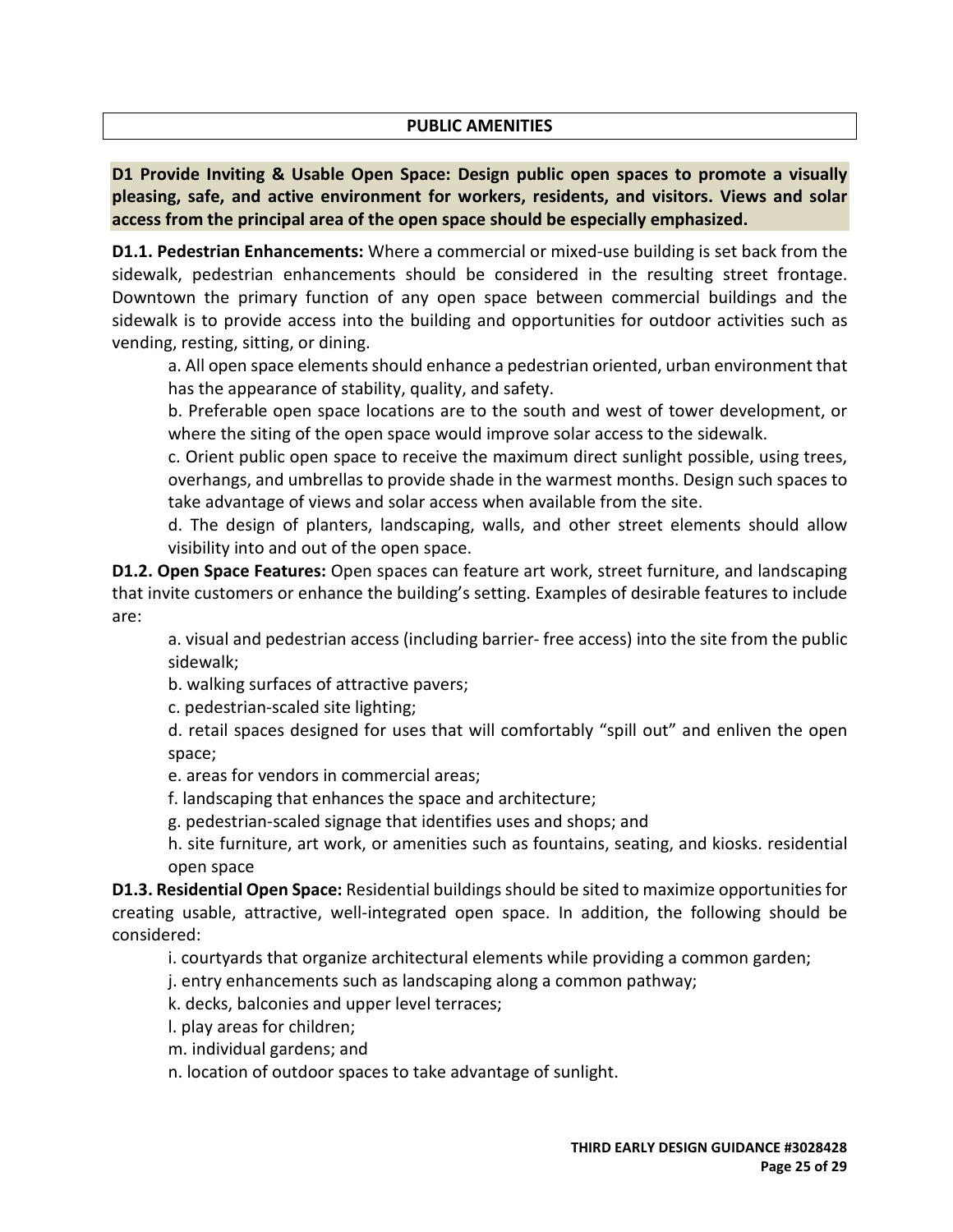**D2 Enhance the Building with Landscaping: Enhance the building and site with generous landscaping— which includes special pavements, trellises, screen walls, planters, and site furniture, as well as living plant material.**

**D2.1. Landscape Enhancements:** Landscape enhancement of the site may include some of the approaches or features listed below:

a. emphasize entries with special planting in conjunction with decorative paving and/or lighting;

- b. include a special feature such as a courtyard, fountain, or pool;
- c. incorporate a planter guard or low planter wall as part of the architecture;
- d. distinctively landscape open areas created by building modulation;
- e. soften the building by screening blank walls, terracing retaining walls, etc;
- f. increase privacy and security through screening and/or shading;
- g. provide a framework such as a trellis or arbor for plants to grow on;
- h. incorporate upper story planter boxes or roof planters;
- i. provide identity and reinforce a desired feeling of intimacy and quiet;
- j. provide brackets for hanging planters;

k. consider how the space will be viewed from the upper floors of nearby buildings as well as from the sidewalk; and

l. if on a designated Green Street, coordinate improvements with the local Green Street plan.

**D2.2. Consider Nearby Landscaping:** Reinforce the desirable pattern of landscaping found on adjacent block faces.

m. plant street trees that match the existing planting pattern or species;

n. use similar landscape materials; and

o. extend a low wall, use paving similar to that found nearby, or employ similar stairway construction methods.

**D3 Provide Elements That Define the Place: Provide special elements on the facades, within public open spaces, or on the sidewalk to create a distinct, attractive, and memorable "sense of place" associated with the building.**

**D3.1. Public Space Features and Amenities:** Incorporate one or more of the following a appropriate:

a. public art;

b. street furniture, such as seating, newspaper boxes, and information kiosks;

c. distinctive landscaping, such as specimen trees and water features;

d. retail kiosks;

e. public restroom facilities with directional signs in a location easily accessible to all; and f. public seating areas in the form of ledges, broad stairs, planters and the like, especially near public open spaces, bus stops, vending areas, on sunny facades, and other places where people are likely to want to pause or wait.

**D3.2. Intersection Focus:** Enliven intersections by treating the corner of the building or sidewalk with public art and other elements that promote interaction (entry, tree, seating, etc.) and reinforce the distinctive character of the surrounding area.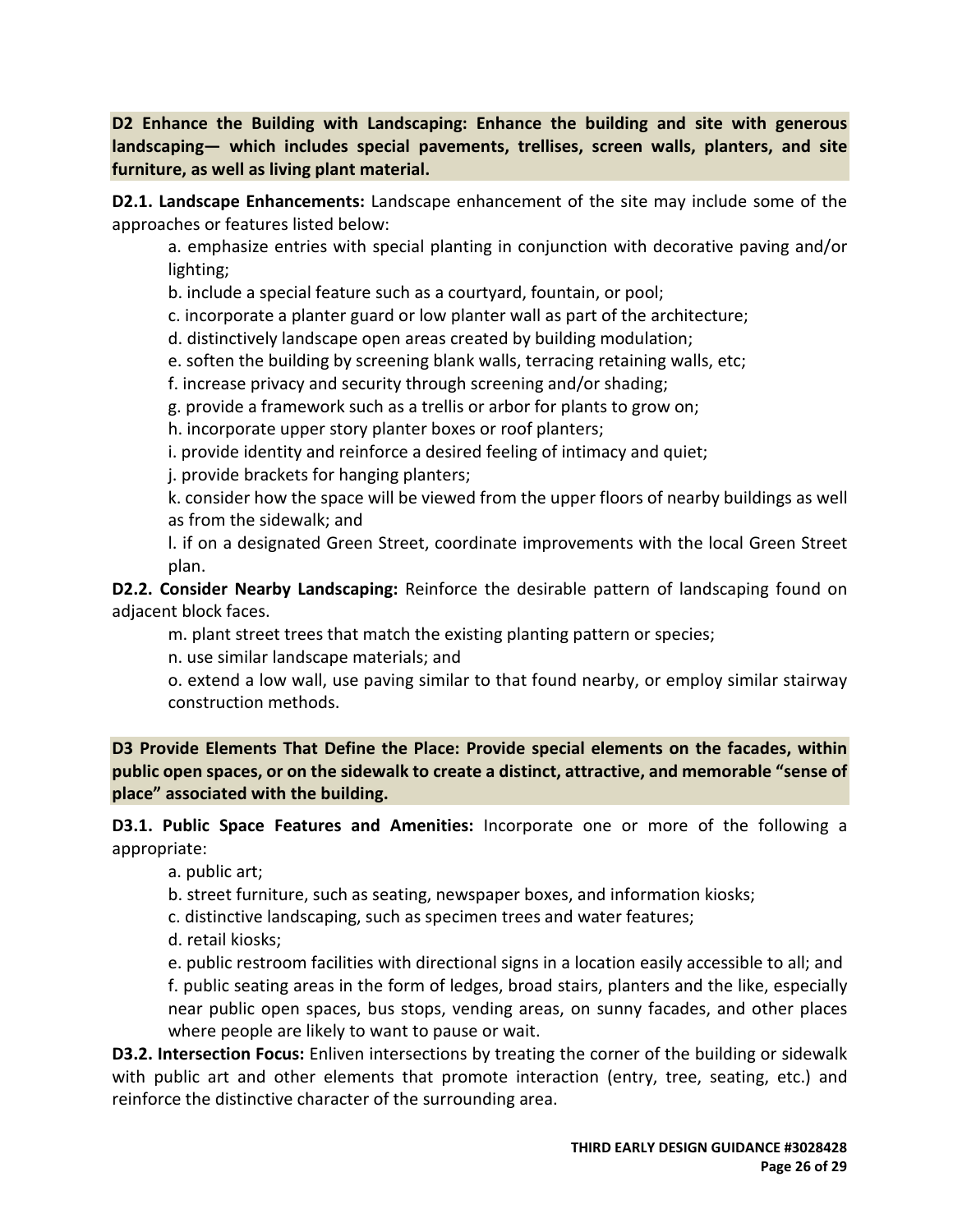**D4 Provide Appropriate Signage: Design signage appropriate for the scale and character of the project and immediate neighborhood. All signs should be oriented to pedestrians and/or persons in vehicles on streets within the immediate neighborhood.**

**D4.1. Desired Signage Elements:** Signage should be designed to:

- a. facilitate rapid orientation
- b. add interest to the street level environment
- c. reduce visual clutter
- d. unify the project as a whole
- e. enhance the appearance and safety of the downtown area.

**D4.2. Unified Signage System:** If the project is large, consider designing a comprehensive building and tenant signage system using one of the following or similar methods:

a. signs clustered on kiosks near other street furniture or within sidewalk zone closest to building face;

b. signs on blades attached to building facade;

c. signs hanging underneath overhead weather protection.

# **D4.3. Signage Types:** Also consider providing:

d. building identification signage at two scales: small scale at the sidewalk level for pedestrians, and large scale at the street sign level for drivers;

e. sculptural features or unique street furniture to complement (or in lieu of) building and tenant signage;

f. interpretive information about building and construction activities on the fence surrounding the construction site.

**D4.4. Discourage Upper-Level Signage:** Signs on roofs and the upper floors of buildings intended primarily to be seen by motorists and others from a distance are generally discouraged.

**D5 Provide Adequate Lighting: To promote a sense of security for people downtown during nighttime hours, provide appropriate levels of lighting on the building facade, on the underside of overhead weather protection, on and around street furniture, in merchandising display windows, in landscaped areas, and on signage.**

**D5.1. Lighting Strategies:** Consider employing one or more of the following lighting strategies as appropriate.

a. Illuminate distinctive features of the building, including entries, signage, canopies, and areas of architectural detail and interest.

b. Install lighting in display windows that spills onto and illuminates the sidewalk.

c. Orient outside lighting to minimize glare within the public right-of-way.

**D6 Design for Personal Safety & Security: Design the building and site to promote the feeling of personal safety and security in the immediate area.**

**D6.1. Safety in Design Features:** To help promote safety for the residents, workers, shoppers, and visitors who enter the area:

a. provide adequate lighting;

b. retain clear lines of sight into and out of entries and open spaces;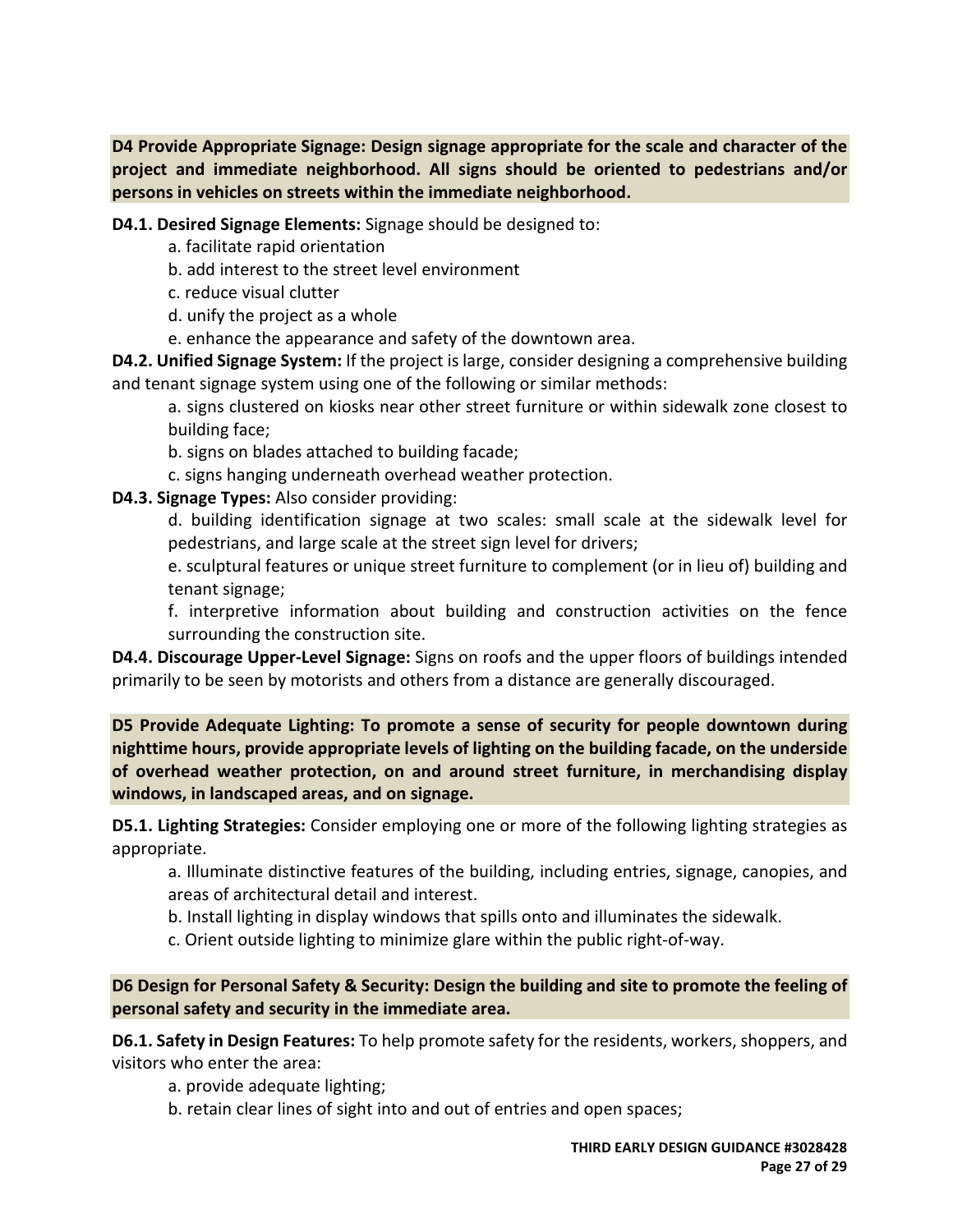c. use semi-transparent security screening, rather than opaque walls, where appropriate; d. avoid blank and windowless walls that attract graffiti and that do not permit residents or workers to observe the street;

e. use landscaping that maintains visibility, such as short shrubs and/or trees pruned so that all branches are above head height;

f. use ornamental grille as fencing or over ground-floor windows in some locations;

g. avoid architectural features that provide hiding places for criminal activity;

h. design parking areas to allow natural surveillance by maintaining clear lines of sight for those who park there, for pedestrians passing by, and for occupants of nearby buildings; i. install clear directional signage;

j. encourage "eyes on the street" through the placement of windows, balconies, and street-level uses; and

k. ensure natural surveillance of children's play areas.

## **VEHICULAR ACCESS AND PARKING**

### **E1 Minimize Curb Cut Impacts: Minimize adverse impacts of curb cuts on the safety and comfort of pedestrians.**

**E1.1. Vehicle Access Considerations:** Where street access is deemed appropriate, one or more of the following design approaches should be considered for the safety and comfort of pedestrians.

- a. minimize the number of curb cuts and locate them away from street intersections;
- b. minimize the width of the curb cut, driveway, and garage opening;
- c. provide specialty paving where the driveway crosses the sidewalk;
- d. share the driveway with an adjacent property owner;
- e. locate the driveway to be visually less dominant;

f. enhance the garage opening with specialty lighting, artwork, or materials having distinctive texture, pattern, or color

g. provide sufficient queueing space on site.

**E1.2. Vehicle Access Location:** Where possible, consider locating the driveway and garage entrance to take advantage of topography in a manner that does not reduce pedestrian safety nor place the pedestrian entrance in a subordinate role.

**E2 Integrate Parking Facilities: Minimize the visual impact of parking by integrating parking facilities with surrounding development. Incorporate architectural treatments or suitable landscaping to provide for the safety and comfort of people using the facility as well as those walking by.**

**E2.1. Parking Structures:** Minimize the visibility of at-grade parking structures or accessory parking garages. The parking portion of a structure should be architecturally compatible with the rest of the building and streetscape. Where appropriate consider incorporating one or more of the following treatments:

a. Incorporate pedestrian-oriented uses at street level to reduce the visual impact of parking structures. A depth of only 10 feet along the front of the building is sufficient to provide space for newsstands, ticket booths, flower shops, and other viable uses.